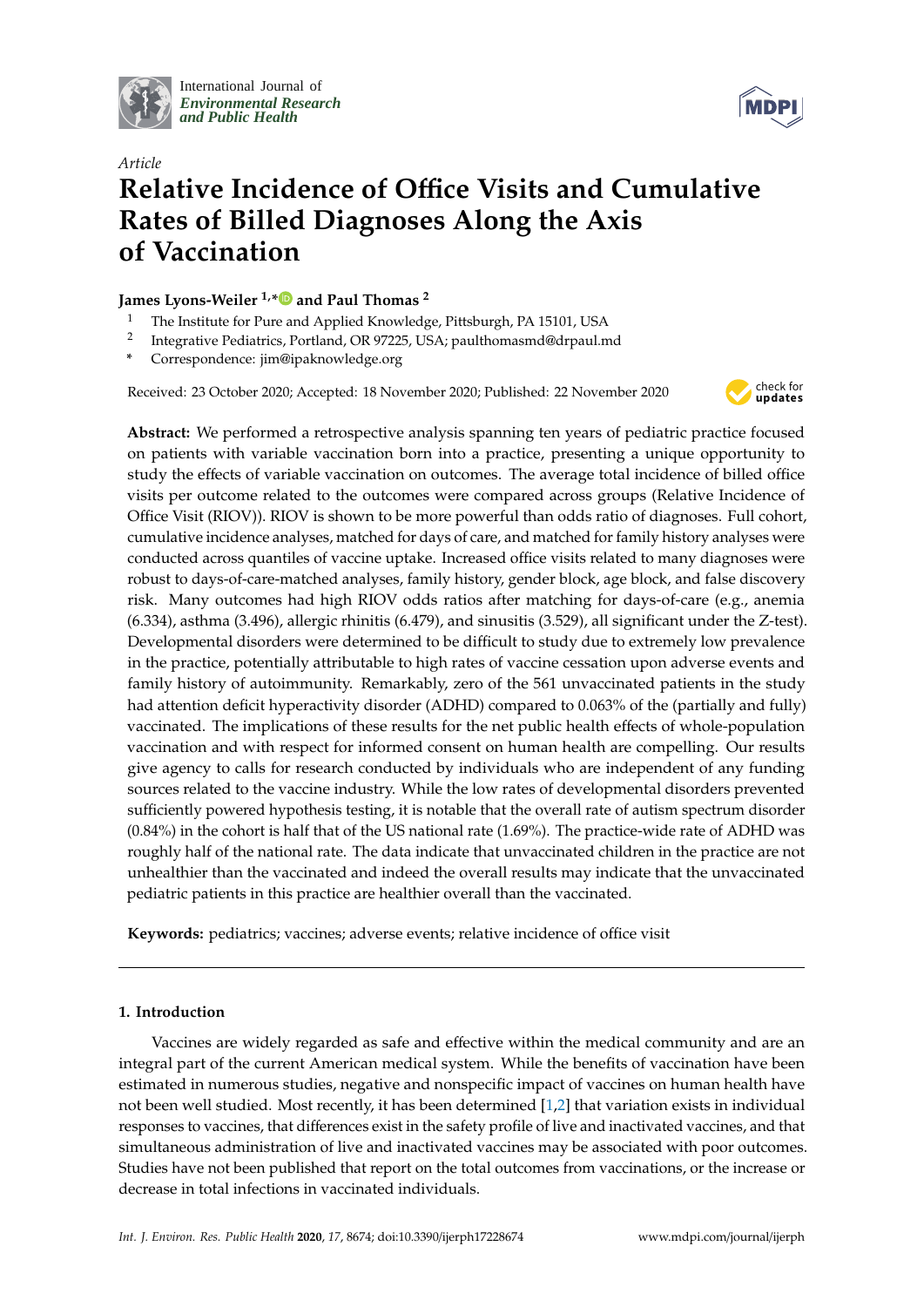Pre-licensure clinical trials for vaccines cannot detect long-term outcomes since safety review periods following administration are typically 42 days or less [\[3\]](#page-21-2). Long-term vaccine safety science relies on post-market surveillance studies using databases such as the US Food and Drug Administration (FDA) and Centers for Disease Control and Prevention (CDC's) Vaccine Adverse Events Reporting System (VAERS) and the Vaccine Safety Datalink. VAERS [\[4\]](#page-21-3) is a passive reporting system in which, according to Ross 2011 [\[5\]](#page-21-4), "fewer than 1% of vaccine adverse events are reported." The Vaccine Safety Datalink (VSD) can, in principle, according to the Institute of Medicine (IOM, 2013) [\[6\]](#page-22-0), be used to compare outcomes of vaccines and unvaccinated children. Based on the IOM's recommendation, in 2016, the CDC published a white paper (CDC, 2016 [\[7\]](#page-22-1); Glanz et al., 2016 [\[8\]](#page-22-2)) on studying the safety of their recommended pediatric vaccine schedule. Unfortunately, to date, no studies have been published comparing a diversity of outcomes of vaccinated and unvaccinated children using the VSD.

There are serious limitations inherent to long-term vaccine safety studies as currently implemented. Post-licensure studies on vaccine safety typically employ an "*N* vs. *N* + 1" design of analysis, meaning they compare fully vaccinated children with fully vaccinated children missing only one vaccine. Despite reports of increases in vaccine cessation, virtually none of the post licensure-vaccine safety studies have included comparisons to groups completely unexposed to vaccines.

A few independent (non-CDC) studies do exist that have compared outcomes between vaccinated and unvaccinated children. A small survey study of 415 families with homeschooled children by Mawson et al., 2017 [\[9\]](#page-22-3) that compared vaccinated with completely unvaccinated children reported increased risk of many diagnoses among the vaccinated children including (condition, fold-increase): allergic rhinitis (30.1), learning disabilities (5.2), attention deficit hyperactivity disorder (ADHD) (4.2), autism (4.2), neurodevelopmental disorders (3.7), eczema (2.9), and chronic illness (2.4). The increased risk of neurodevelopmental disorders appeared to be higher in cases of preterm births. A study from Germany (Schmitz et al., 2011) [\[10\]](#page-22-4) reported no increases in adverse outcomes other than atopy.

A limitation of both of these studies is that they relied on parental surveys, and both had a small unexposed group. A further limitation in the German study [\[10\]](#page-22-4) is that they also defined a child as unexposed to vaccines even if they received vaccination for varicella, rotavirus, pneumococcal, meningococcal, influenza, and/or others; the study, therefore, is not "vaccinated vs. unvaccinated". Studies of Diphtheria, Pertussis, and Tetanus (DTP) vaccine that had an unexposed group found an increased risk of mortality (Mogensen et al., 2017) [\[11\]](#page-22-5) and asthma (McDonald et al., 2008) [\[12\]](#page-22-6) in the vaccine exposed group. Gallagher and Goodman, 2008 [\[13\]](#page-22-7) reported increased ASD in a hepatitis B vaccine-exposed group. Studies funded by the pharmaceutical industry or conducted by the CDC typically tend to find no harm associated with vaccination, while studies conducted without pharmaceutical industry funding have often found harm.

Hooker and Miller 2020 [\[14\]](#page-22-8) recently found an increase in odds ratio (OR) in developmental delay (OR 2.18), asthma (OR 4.49), and ear infection (OR 2.13) in vaccinated children compared to unvaccinated children in a study using data from three practices. In the current study, we assess the total outcomes of patients ranging in age from 2 months to 10.4 years of all children in a pediatric practice that have not been vaccinated compared to those who have been variably vaccinated based on medical records using a novel measure, the Relative Incidence of Office Visit (RIOV), and compare results from that measure to results obtained using odds ratios of incidence of diagnoses.

#### **2. Materials and Methods**

#### *2.1. Data Source and Provenance*

A detailed proposal for a retrospective study was submitted to an Institutional Review Board (IRB), and was approved (Pro00031853 letter dated 7 May 2019). The data source for this study was all billing and medical records of Integrative Pediatrics, a private pediatric practice located in Portland, Oregon. Data collected from True North Data (Mill Creek, WA, USA) were de-identified by trained and honest brokers with the Institute for Pure and Applied Knowledge (IPAK) affiliation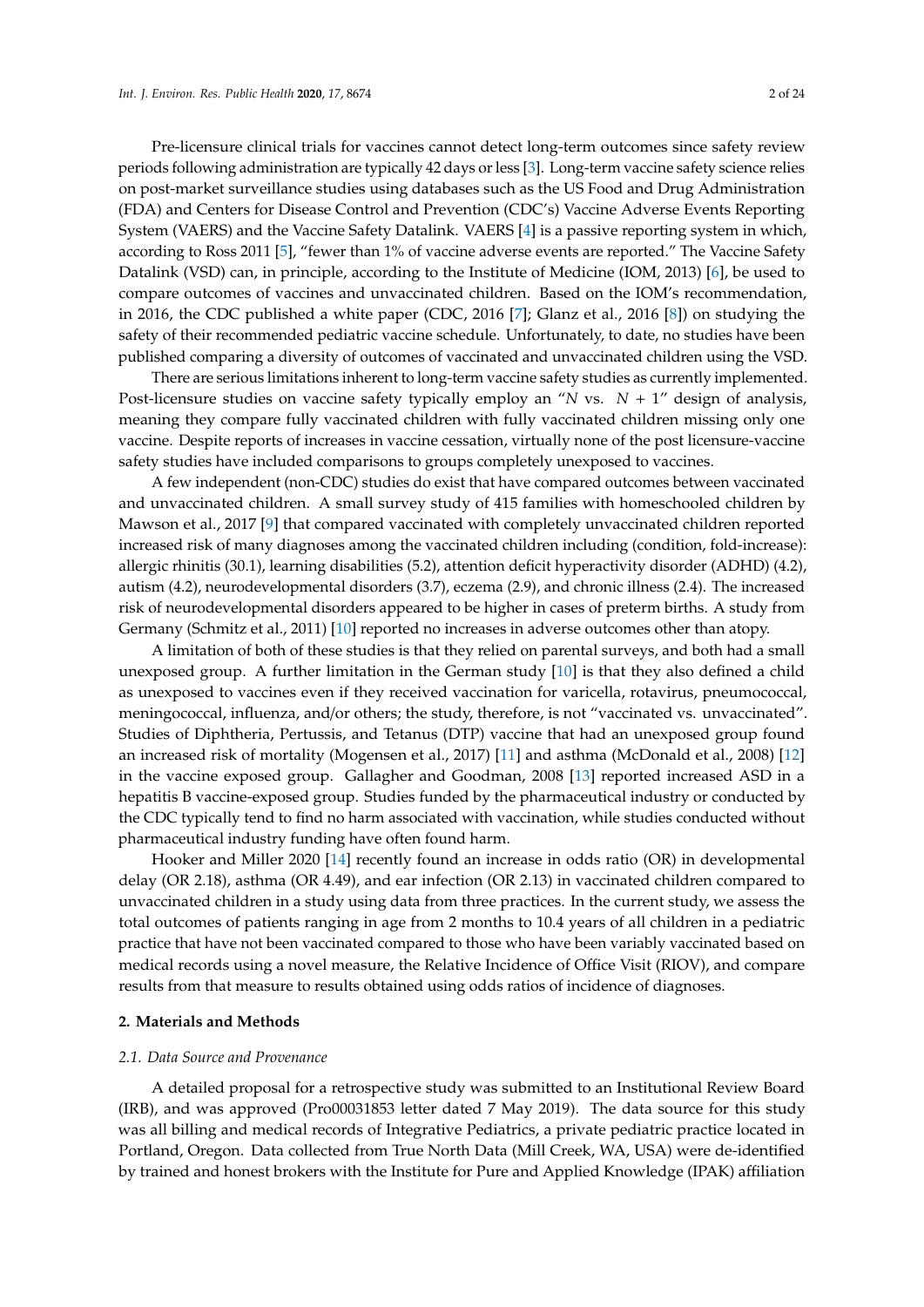who were certified to de-identify patient data as required under the Health Insurance Portability and Accountability Act (HIPAA), thus ensuring that the data analysts never saw identified data. Outcomes were represented by International Classification of Diseases (ICD) codes (See Supplementary *2.2. Inclusion/Exclusion Criteria*  Materials Table S1). Coded data were matched back to the identified medical and billing record to provide a data parity check by our honest brokers team. are outlined in Figure 1.

#### *2.2. Inclusion*/*Exclusion Criteria 2.3. Study Population*

<span id="page-2-0"></span>All patients that were born into the practice between 1 June 2008 and 27 January 2019, with a first<br>The inclusion criteria leads to 3324 patients, or which 2763 were variable which 2763 were variable which 2763 visit before 60 days of life and a last visit after 60 days. All inclusion/exclusion criteria applied are outlined in Figure [1.](#page-2-0)



**Figure 1.** Inclusion criteria diagram.

#### *2.3. Study Population*

The inclusion/exclusion criteria lead to 3324 patients, of which 2763 were variably vaccinated, having received 1 to 40 vaccines (Figure 1).

#### had been breastfed in both the vaccinated (96.6%) and the unvaccinated (98%) conditions. Among the  $v_{\rm{S}}$  and a family history of automorphisms are unvarianted,  $31/10$  had unvarianted,  $31/10$  had unvarianted,  $31/10$  had unvarianted,  $31/10$  had unvarianted,  $31/10$  had unvarianted,  $31/10$  had unvarianted,  $31/10$ *2.4. Demographics*

The study population had similar proportions of males and females (Table [1\)](#page-2-1). Nearly all patients had been breastfed in both the vaccinated  $(96.6%)$  and the unvaccinated  $(98%)$  conditions. patients had been breastica in both the vacemated (50.6%) and the anviacemated (50%) conditions.<br>Among the vaccinated, 25.16% had a family history of autoimmunity, whereas among the unvaccinated, 31% had the same characteristic. Functionally, this also likely reflects the net effects of decisions between the patient/doctor dyad in determining risk of long-term poor outcomes sometimes associated with vaccination.

<span id="page-2-1"></span>

| Category               | Unvaccinated $(N = 561)$ | Vaccinated $(N = 2763)$ | $x^2$  | p         |
|------------------------|--------------------------|-------------------------|--------|-----------|
| Male $(N,%)$           | 279 (49.7%)              | 1432 (51.8%)            | 0.819  | 0.365     |
| Female $(N,%)$         | 282 (50.3%)              | 1331 (48.2%)            |        |           |
| Breastfed $(N,%)$      | 550 (98%)                | 2670 (96.6%)            | 3.037  | 0.081     |
|                        |                          |                         | T-test |           |
| FHA (any)              | 174 (31%)                | 695(25.16%)             | 28.239 | < 0.00001 |
| Mean DOC               | 741                      | 1525                    | 17.69  | < 0.00001 |
| DOC matched            | 741                      | 741 ( $N = 561$ )       | 0      | 1.0       |
| Mean BW (kg) unmatched | 3.3                      | 3.28                    | 0.509  | 0.305     |
|                        |                          |                         |        |           |

**Table 1.** Demographic variables in the analyzed data set.

DOC = "Days of Care" = (day of age at last record − day of age at first record); FHA = family history of autoimmunity (at least one condition); Mean BW = average body weight (day 1). The "**T-test**" is in bold in the table because it is a column subheader.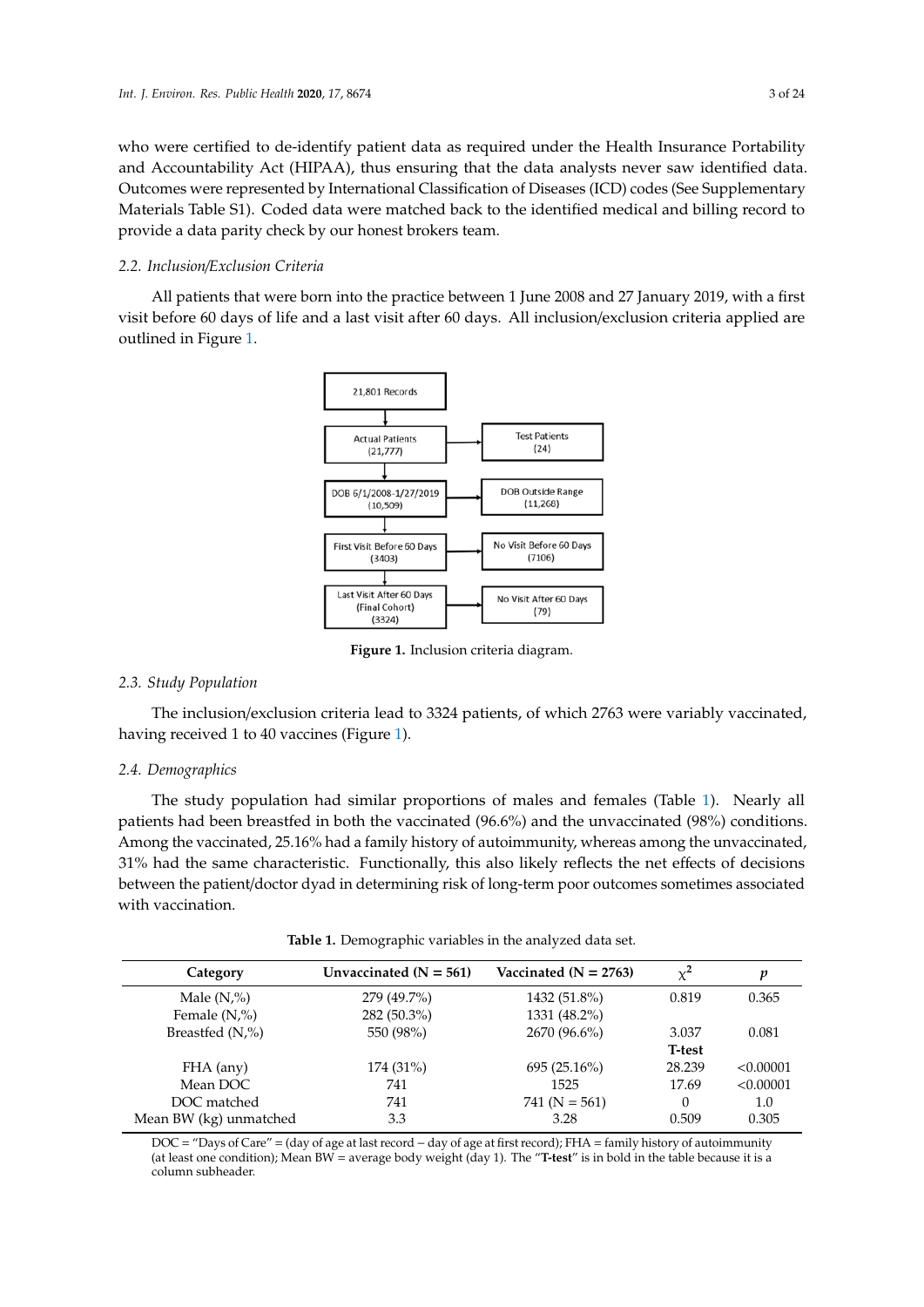#### *2.5. Variation in Vaccination*

The study population has a great diversity in vaccination uptake (Figure [2\)](#page-3-0), reflecting the combined outcome of the patient/physician dyad considering vaccine risk information leading to informed consent on the part of the patients in the practice.

Given the potential of a cohort effect leading to time-based trends in vaccination and to protect against health-care seeking behavior, we calculated for each patient the number of days of care (DOC) as the number of days between the last and first office visits. Importantly, DOC is the range from first to last recorded visits for each patient and is not expected to be influenced overall by healthcare seeking behavior. Among the vaccinated, the mean DOC was 1525 days; among the unvaccinated, the mean DOC was 741 days. This reflects age of patient, not healthcare seeking behavior (prior to matching, unvaccinated: min age, 2 months, mean age 2 years 1 month, and max age 10 years 1 month; vaccinated: min age 2 months, mean age 4 years 3 months, and max age 10 years 6 months; after DOC matching, average age in the vaccinated was also 2 years 1 month). The difference in DOC between the vaccinated and unvaccinated groups was highly significant prior to DOC matching (Student's *t*,  $p < 0.0001$ ). The patient populations did not differ in mean predicted birthweight (unvaccinated 3.3 kg; vaccinated 3.28 kg, *p* = 0.61 (Student's *t*)).

<span id="page-3-0"></span>From this analysis, only DOC could be a potential confounding variable, potentially collinear with patient age, given full consideration by a matched analysis (see below).



**Number of Vaccinations** 

**Figure 2.** Distribution of vaccination across the patient cohort.

*2.6. Analysis 1. Relative Incidence of Average Billed Visitation Rates in Percentile Vaccinating vs. Unvaccinated (Aka "Whole Cohort" Analysis: Unblocked and Unmatched)*

#### 2.6.1. Relative Incidence of Office Visit (RIOV)

Typical retrospective analyses of association of outcomes and vaccine exposure rely on the incidence of conditions, which is the percentage of a group with a particular diagnosis of interest. This is the equivalent of "at least one billed office visit", which is a specific form of "at least *n* office visits" related to a diagnosis. Use of incidence-only is therefore an arbitrary decision on data representation. We generalized the approach by considering the incidence of office visits over each patients' record related to a diagnosis. First, patients were ranked by the number of vaccines accepted. For controls, the average incidence of billed visitations per conditions was calculated within percentiles ranging from the 5th (least vaccinated) to the 90th percentile of vaccination acceptance (Figure [3\)](#page-4-0). For the study outcomes, data were represented as quartiles.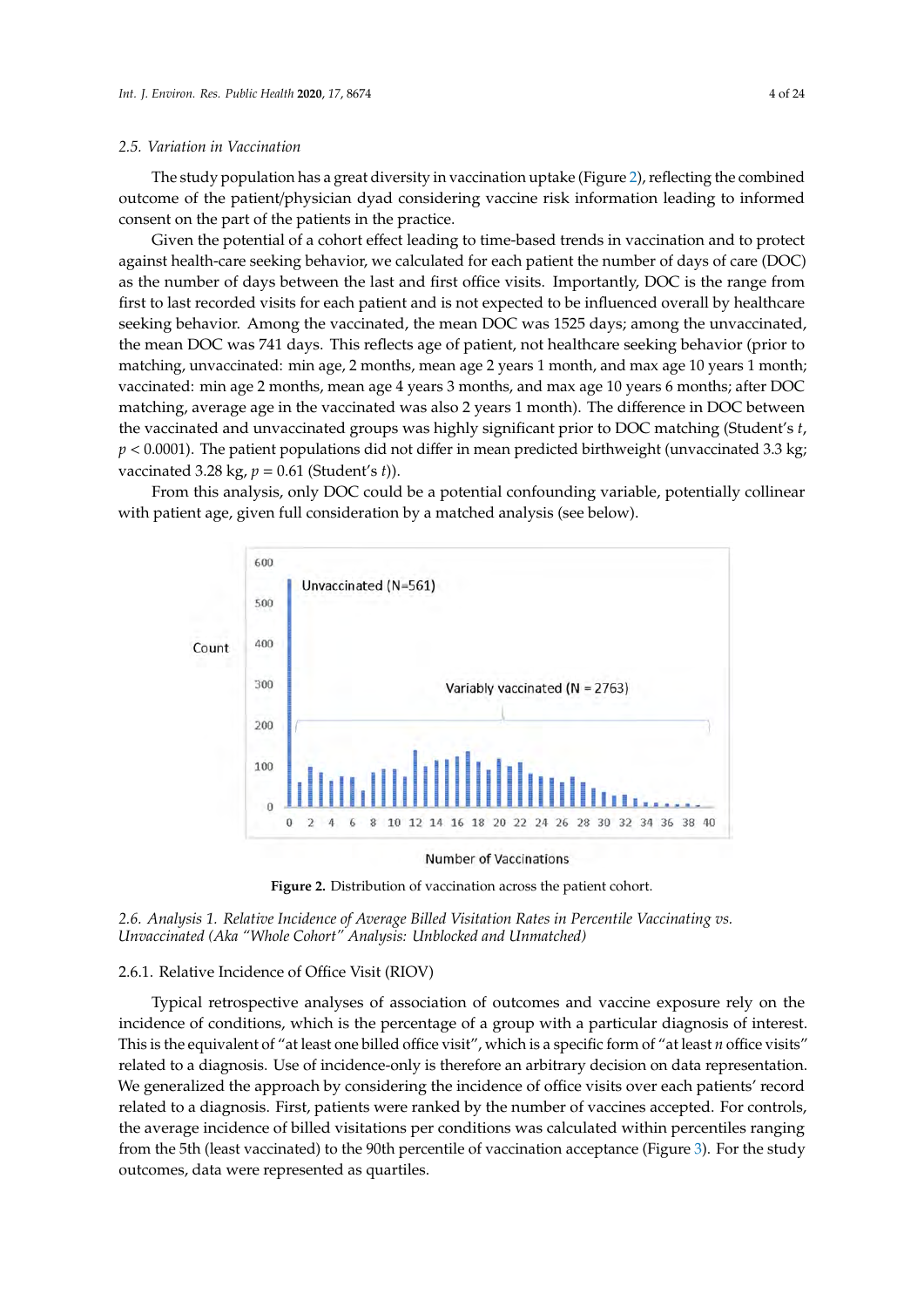Average incidence of office visit ratio (RIOV) plots for the vaccinated (*OVV*) and unvaccinated  $(OV_{UV})$  groups were used to provide assurance of the robustness of the results in the study design and design of analysis. In some cases, the percentile groups in the non-vaccinating end of the immunization axis had zero patients; in those cases, the value of the least vaccinating percentile was used as the denominator for the relative incidence to avoid division by zero. In contrast therefore to "most vaccinated" ("MV") to "unvaccinated" ("UV"), such analyses were therefore "most vaccinated"<br>Average included (*OVV*) plots for the vaccinated (*OVV*), such analyses were therefore "most vaccinated" vs. "least vaccinated" ("LV") patients. This modification had to be applied to the billed diagnoses of "developmental speech delay" and "pain". The *y*-axis in the graphical representation of the data in the percentile analysis is the average incidence of related visitations per condition at a given percentile of vaccination/the average incidence of the related visitations per condition in the unvaccinated ( $OV_V/OV_{UV}$ ). Incidence ratios were calculated as a ratio of average incidence per patient in each percentile compared to the un- or least-vaccinated group (the latter to avoid division by zero, e.g., ADHD); they are equivalent to an expression of relative risk of diagnosis for each study outcome. visits" related to a diagnosis. Use of incidence-only is therefore an arbitrary decision on data  $r_{\text{wedge}}$  includence of office visit ratio  $(\text{NUV})$  plots for the vacuulated  $(\text{UVV})$  and directionated

### 2.6.2. Natural Positive and Negative "Controls"  $\ddot{\phantom{a}}$

It is well known that "fever" is a side effect of vaccination. In this analysis, we therefore used incidence of "fever" as positive controls on trends in the data. Similarly, "Well Child" visits can be considered a type of negative control given that they were regularly scheduled events and that they set a comparator value of RIOV for other outcomes (Figure [3\)](#page-4-0).

<span id="page-4-0"></span>

of analysis: power decreases from left to right; thus, a stable trend (increase or decrease) becomes noteworthy. The data shown are for the Relative Incidence of Office Visits (RIOVs) to average incidence ratio of billed office visits related to fever in the vaccinated compared to the unvaccinated ( $OV_V$ / $OV_{UV}$ ) conditions and for "Well Child" visit on the right. For all the clinical conditions studied, RIOV reflects the total number of billed office visits per condition per group, reflecting the total disease burden on the group and the population that it represents. Figure 3. Relative Incidence of Office Visit (RIOV) percentile vaccinated vs. unvaccinated design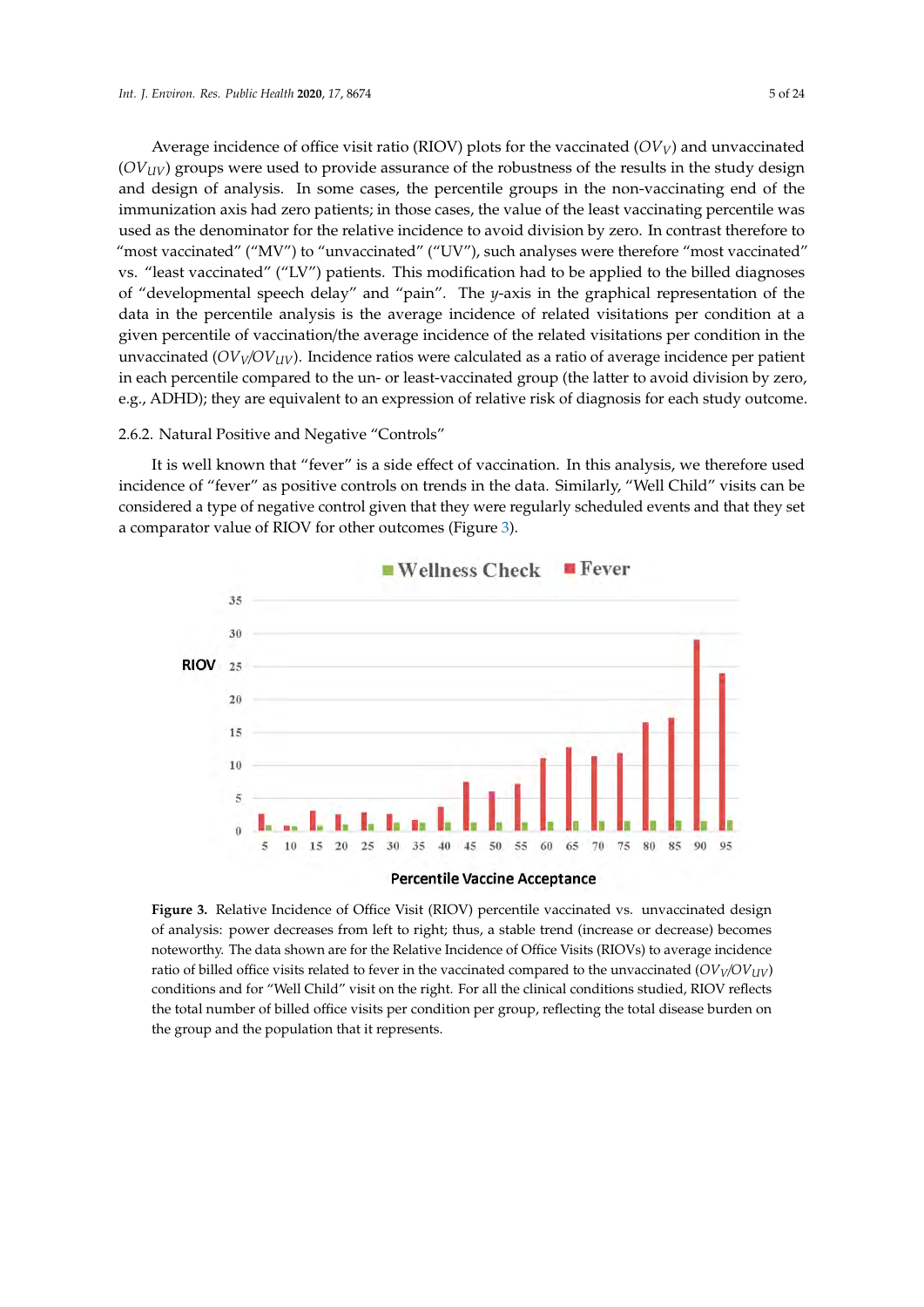#### *2.7. Analysis 2. Odds Ratio Analysis of Incidence of Diagnoses*

For comparison to the RIOV method, the same data were also analyzed using a classical odds ratio of incidence of diagnoses using the rates of diagnosis of each condition in the vaccinated and unvaccinated groups using 95% confidence interval testing. Odds ratios per each ith diagnosis were calculated as the standard ratio of the rate of exposure in those with the diagnosis  $(p_{1,i})$  to the rate of exposure in those without diagnosis (*p*2,*<sup>i</sup>* ), i.e.,

$$
OR_i = \frac{p_{1,i} \bigg( (1 - p_{1,i})}{p_{2,i} \bigg( (1 - p_{2,i}) \bigg)}
$$
(1)

Relative risk ratios for each of the ith conditions with  $n_{1i}$  vaccinated in  $D_1$  diagnosed and  $n_{2i}$ vaccinated among *D*<sup>2</sup> without diagnosis was calculated as

$$
RR_i = \frac{n_{1,i} / (D_{1,i})}{n_{2,i} / (D_{2,i})}
$$
\n(2)

Z-tests of proportion were conducted to provide *p*-values. Effect size was estimated with absolute risk difference (ARD), calculated as (vaccinated diagnosis rate − unvaccinated diagnosis rate).

#### *2.8. Analysis 3. Days-of-Care (DOC)-Matched Vaccinated vs. Unvaccinated RIOV Analysis*

Because this is an observational retrospective study, a potential limitation of the time-agnostic analysis is that more recent and younger patients' parents in the practice have opted to vaccinate less frequently and, being younger, have fewer office visits. Thus, fewer diagnoses may be expected to be related to lower exposures due to the combined effects of age (less time) and vaccine choice behaviors. Given this shift occurring in vaccination choices over time, it is possible that a false signal may be embedded due to temporal population-wide shifts due to unmeasured factors, such as cultural shifts in attitudes toward vaccination unrelated to personal outcomes or specific risk. Therefore, an additional analysis was conducted to assess the signal in Days-of-Care (DOC)-matched groups. For each unvaccinated patient, a patient with identical or closest DOC values was selected (without bias) from among the more numerous vaccinated patients. RIOV analysis was conducted on the resulting two groups.

#### *2.9. Analysis 4. DOC-Matched OR on Incidence of Diagnoses. Vaccinated vs. Unvaccinated*

As a comparison to analysis 3, odds ratios of incidence using diagnoses were calculated on the same data resulting from the matching of patients for DOC.

#### *2.10. Analysis 5. Cumulative O*ffi*ce Visit Risk (COV Relative Risk)*

To provide another view on the data considering the dimension of time, we calculated for all vaccinated patients and separately for the unvaccinated the number of diagnoses of all of the conditions studied at each day of life considering the vaccinated patients born into the practice  $(N = 2763)$ compared to the unvaccinated patients ( $N = 561$ ). We also then calculated the cumulative office visits per each day of life. It is important to note that, in these analyses, a patient can have office visits related to the same diagnosis multiple times. These two representations of the data provide a clear graphical representation of the comparison of the vaccinated and unvaccinated and seem to also provide some insight into the typical timing of onset of a study outcome. Cumulative incidence of risk of office visit (RIOV) would be the cumulative numbers divided by the number of patients per group and would thus also reflect age-specific cumulative probabilities (risk of diagnosis-related office visit). Due to the imbalance in study design, the COV curve for the unvaccinated are expressed as the adjusted number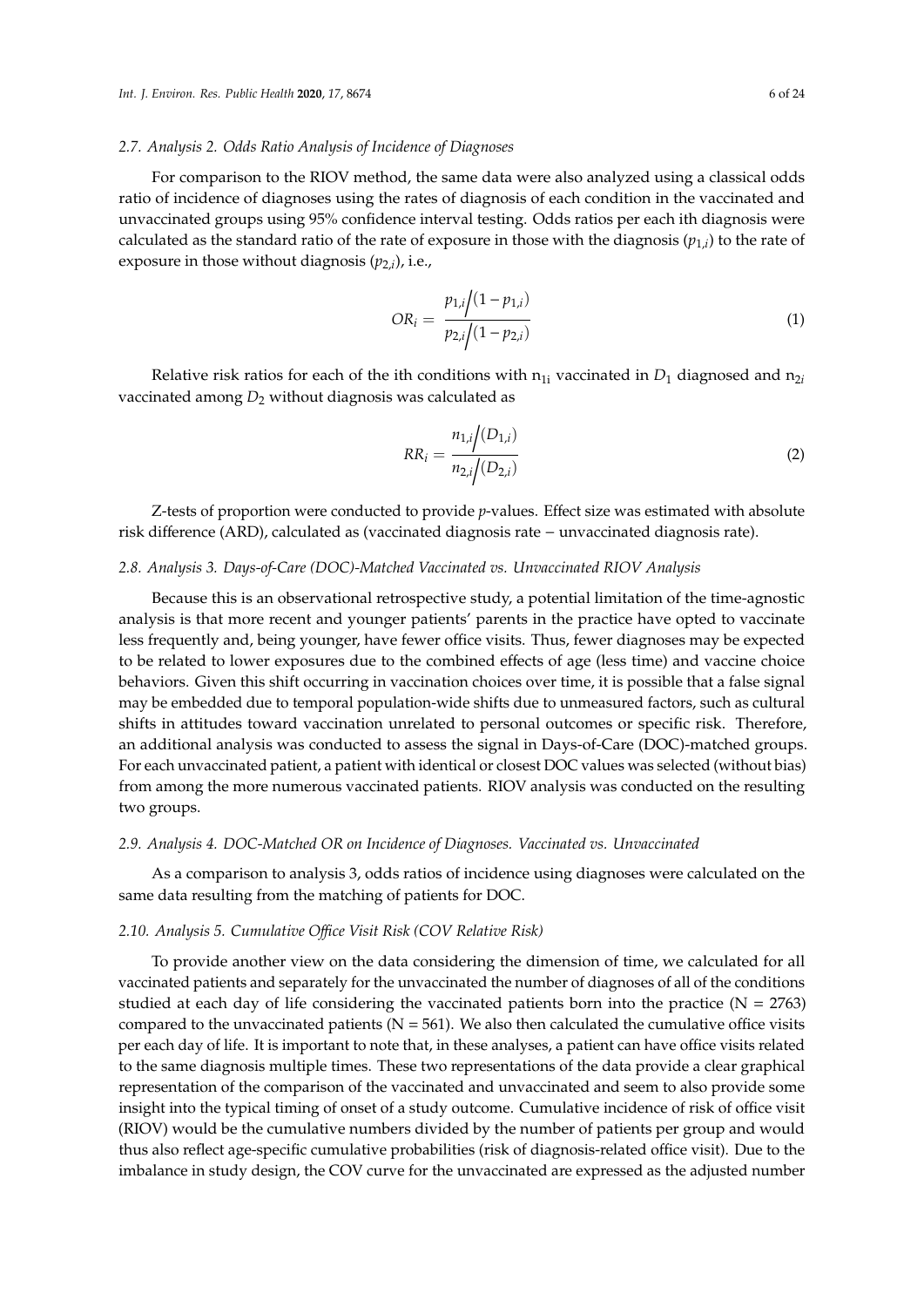of office visits expected if the study had been balanced with equal numbers to make the two curves directly comparable in scale when expressed as numbers of office visits (multiplier factor 4.9).

#### *2.11. Analysis 6. Family History Blocked RIOV Analysis*

Data on family history of autoimmune disorders or autism were used to block patients into those who had a family history on record (FH+) and those who did not (FH−; blocked design). Average RIOV ratios were calculated to determine whether increased vaccination was associated with increased relative incidence of office visitations in both clinical groups (similar to analysis 1), given family history (FH+ and FH−). The results are not otherwise matched or blocked.

#### *2.12. Analysis 7. RIOV vs. OR Incidence of Diagnoses Power Simulation Comparison*

A comparison of the power of the test statistics RIOV and OR on incidence is provided to demonstrate the relative power of RIOV to detect differences and associations compared to odds ratio of diagnoses. Poisson variables drawn from distinct theoretical populations were analyzed using both RIOV (full values of  $x_i$ ) and OR on incidence ( $x_i > 0$ ). For the simulation, 1000 measurement sets  $X = \{x_1, x_2, x_3, \dots, x_n\}$  drawn from a Poisson distribution of 400,000 random values were used to simulate two groups (each of size N = 400) for each Poisson  $\lambda$  value ranging from 1 to 1.1 (step 0.01). The null data ( $\lambda = 1$ ) were used to represent the unvaccinated with no effect.

We simulated an increased effect of vaccines on office visits by increasing  $\lambda$  from 1.01 to 1.1 (step 0.01), with 400,000 values at each level of  $\lambda$ . Increased levels of  $\lambda$  represent increased numbers of office visits due to negative effects of vaccines. The data were analyzed using OR of incidence counting each individual value of *x<sup>i</sup>* > 0 as a positive diagnosis and again using RIOV, leaving the generated values of  $x_i$  in both simulated groups intact.

#### *2.13. Analysis 8. Gender Blocks*

We blocked the cohort data into gender blocks (males and females). RIOV analysis was conducted on the vaccinated vs. unvaccinated in both gender blocks.

#### *2.14. Analysis 9. Age (Youngest Third and Oldest Third) Blocks*

One of the honest brokers ranked the patients by date of birth and sent a set of age-ranked identifiers to the analyst (J.L.-W.). The data were blocked into the youngest 1/3 and the oldest 1/3. RIOV analysis was conducted on the vaccinated vs. unvaccinated in both age blocks.

#### *2.15. Analysis 10*

We compiled and presented the number of diagnoses for infections targeted by vaccines (considering the CDC pediatric schedule) in the vaccinated and unvaccinated groups in the full cohort. We evaluated each vaccine targeted infection individually and analyzed the association between vaccination status and overall occurrence of vaccine-targeted infections using vaccine-targeted diagnoses. We studied the incidence of vaccine-targeted diagnoses in the vaccinated and unvaccinated groups using the  $\chi^2$  test.

#### **3. Results**

The overall full-cohort RIOV analysis of the vaccinated ( $N = 2763$ ) vs. unvaccinated ( $N = 561$ ) groups are presented in Table [2.](#page-7-0) There were no cases of ADHD in the unvaccinated group.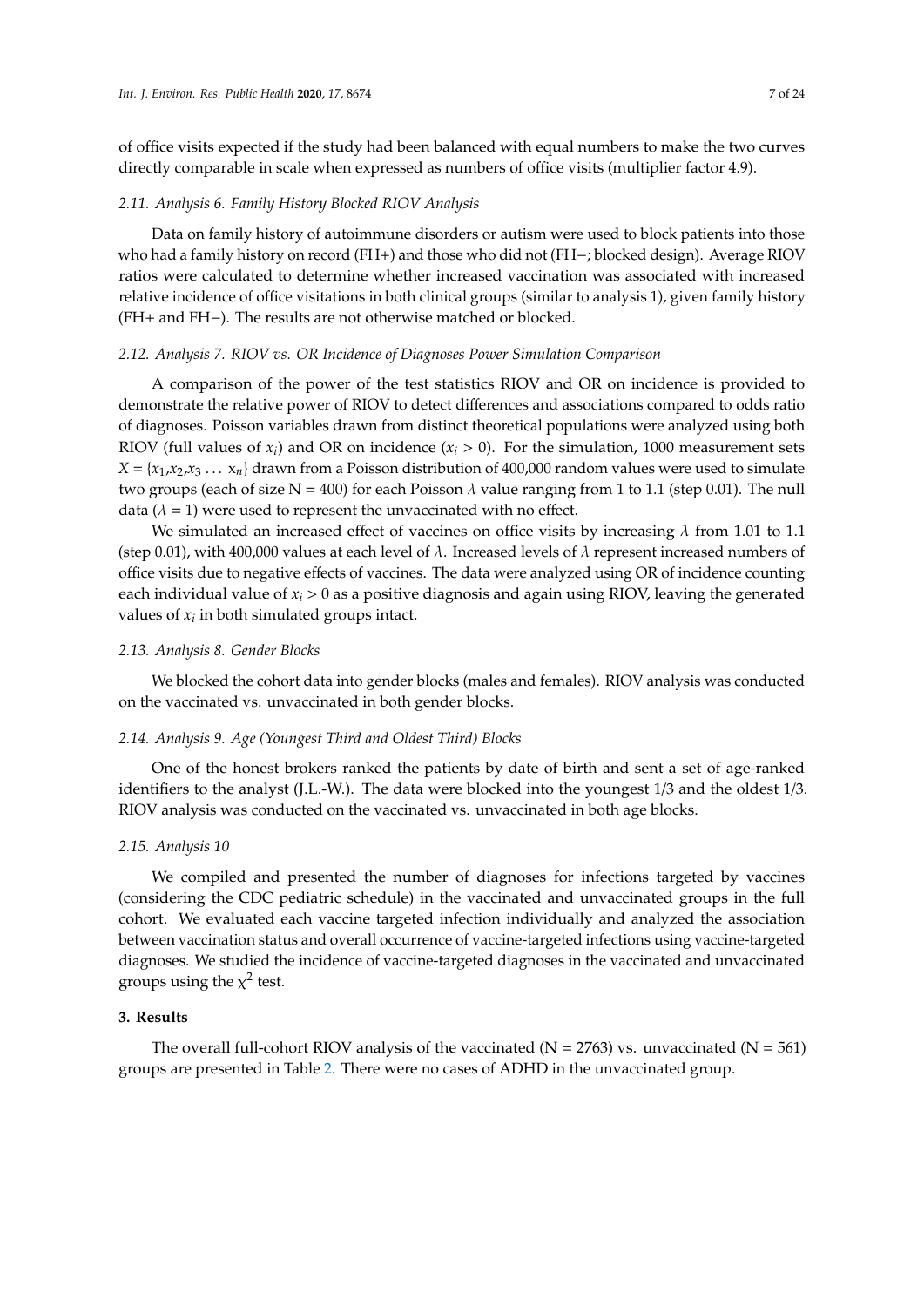<span id="page-7-0"></span>**Table 2.** RIOV and test of proportions of office visits per condition for the fully vaccinated ( $N1 = 2763$ ) vs. (never) unvaccinated ( $N2 = 561$ ) groups comparison: these results are not adjusted for days of care.  $CI = confidence interval$ 

| Condition               | Vaxxed | Unvaxxed | <b>RIOV</b> | 95% CI | Z      | $\boldsymbol{p}$ |
|-------------------------|--------|----------|-------------|--------|--------|------------------|
| Fever                   | 759    | 17       | 9.065       | 8.801  | 12.476 | < 0.0001         |
| "Well Child" Visits     | 32,826 | 4987     | 1.336       | 1.149  | 6.540  | < 0.0001         |
| Ear Pain                | 269    | 16       | 3.414       | 3.232  | 5.310  | < 0.0001         |
| Otitis media            | 3105   | 216      | 2.919       | 2.518  | 23.441 | < 0.0001         |
| Conjunctivitis          | 1018   | 87       | 2.376       | 1.935  | 9.783  | < 0.0001         |
| Eye Disorders (Other)   | 277    | 31       | 1.814       | 1.586  | 3.350  | 0.0008           |
| Asthma                  | 336    | 13       | 5.248       | 5.065  | 6.693  | < 0.0001         |
| Allergic Rhinitis       | 405    | 12       | 6.853       | 6.662  | 8.158  | < 0.0001         |
| Sinusitis               | 107    | 5        | 4.345       | 4.240  | 3.566  | 0.00036          |
| <b>Breathing Issues</b> | 621    | 44       | 2.866       | 2.561  | 7.898  | < 0.0001         |
| Anemia                  | 979    | 36       | 5.522       | 5.181  | 13.603 | < 0.0001         |
| Eczema                  | 512    | 23       | 4.520       | 4.281  | 8.479  | < 0.0001         |
| Urticaria               | 174    | 17       | 2.078       | 1.908  | 3.027  | 0.00244          |
| Dermatitis              | 742    | 105      | 1.435       | 0.992  | 4.034  | < 0.0001         |
| Behavioral Issues       | 343    | 17       | 4.097       | 3.900  | 6.087  | < 0.0001         |
| Gastroenteritis         | 688    | 30       | 4.656       | 4.374  | 6.543  | < 0.0001         |
| Weight/Eating Disorders | 1115   | 90       | 2.515       | 2.056  | 10.264 | < 0.0001         |
| Seizure                 | 43     | 8        | 1.091       | 0.985  | 0.229  | 0.8181           |

RIOVs were calculated using the number of patients as the sample size in each group (Vaxxed and Unvaxxed) with the exception of well-child visits and otitis media visits, both of which were greater in number than the number of patients.

#### *3.1. Analysis 1 Results, Unmatched and Unblocked*

RIOV analysis views across deciles provide a graphical view on the trends in the data (e.g., Figure [3\)](#page-4-0). Recalling that the data are represented as the average incidence of billed office visits for patients in each percentile of the vaccine acceptance/unvaccinated groups, the statistic is the incidence of office visits in each percentile relative to the non-vaccinating portion of the population, but it is not relative risk of diagnosis. Results for outcomes were presented by study outcome cluster in quartiles for clarity.

Examination of the unmatched, unblocked results shows widespread increased RIOV among outcomes with all but seizures, and the developmental delay outcomes were significant. Those results are consistent with low power due to low overall incidence in the cohort. These results are not adjusted for days of care.

R1.1. Group A: Autoimmune Respiratory Illnesses. Large increases in office visits were found among the vaccinated group in this group of respiratory illnesses. Our quartile representation shows consistent increases in the incidence of office visits for allergy, allergic rhinitis, asthma, sinusitis, and breathing issues with increased vaccine acceptance compared to the unvaccinated group (Figure [4A](#page-9-0)). In the most vaccinated quartile compared to unvaccinated comparison, the relative risks (and lower CI) of office visits related to these conditions were estimated for asthma (16.01), allergic rhinitis (20.64), sinusitis (11.32), and breathing issues (6.52); all were highly significant in univariate analysis (*p* < 0.0001).

R1.2. Group B: Attention Deficit/Hyperactive Disorder and Behavioral Issues. Because there were no cases of ADHD in the unvaccinated group, the quartile analysis uses a comparison to the least vaccinated decile to avoid division by zero. Large increases were found in office visits among the vaccinated compared to the unvaccinated groups in outcomes in this group as well. The quartile representation shows large increases in ADHD and moderately large increases in behavioral issues (Figure [4B](#page-9-0)). Both of these conditions had highly significant relative incidences of office visit (ADHD, RIOV = 53.74; behavioral issues, 10.28) (*p* < 0.00001).

R1.3 Group C: Ear Pain, Otitis media, and Eye Disorders. Issues with the ear showed a range of increases with vaccine acceptance over the quartiles; in the last quartile, the differences were all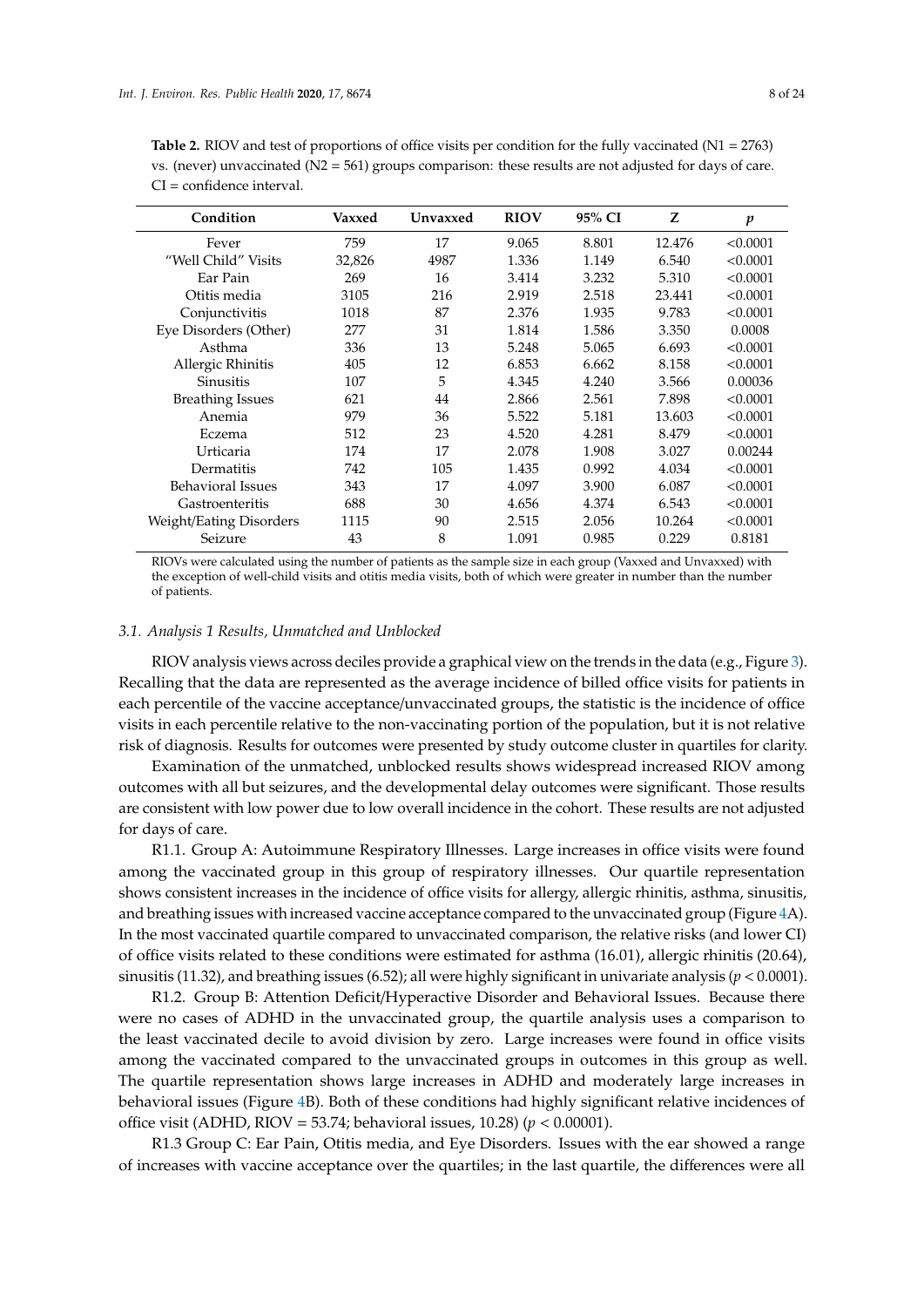significant (ear pain (RIOV = 10.37), otitis media (RIOV = 7.03), and eye disorders (5.53) (Figure [4C](#page-9-0))  $(p < 0.00001)$ .

R1.4. Group D: Autoimmune Conditions of the Skin and Blood. Skin reactions commonly observed and sometimes attributed to vaccination showed consistent, moderate increases in RIOV in the last quartile of eczema (2.315), urticaria (4.81), and dermatitis (2.72) (Figure [4D](#page-9-0)); *p* < 0.0001.

R1.5. Group E: Gastroenteritis, Weight/Eating Disorders, and Seizure. The RIOV of both gastroenteritis and weight/disorders increased over the quartiles with increased vaccine uptake, as did seizure (Figure [4E](#page-9-0)).

R1.6. Group F: speech, language, social, and learning delays showed variable but nonsignificant response over the axis of vaccination. Autism was only significant at the third quartile (Figure [4F](#page-9-0)).

Sensitivity analysis for multiple hypothesis testing in the full cohort data did not change the outcome of analyses for most comparisons. Specifically, an increase of the critical value of *Z* on the test of proportions from 9.98 to 18 resulted in no loss of significance except for seizure; when increased to 19, dermatitis and behavioral issues lost significance.

Associations were found comparing the most vaccinated quartile for most of the outcomes (Table [3\)](#page-8-0) with the exception of developmental delays and autism spectrum disorders (Figure [4\)](#page-9-0). Following the same analysis protocol for all other conditions, the rate of autism was found to be higher at the third quartile of vaccine uptake compared to unvaccinated (Figure [4F](#page-9-0)). This is expected given that families with children with autism may be inclined to opt out of the vaccination program, potentially reflecting a signal of informed choice by families excluding them from the higher vaccinated quartile.

|                            |        |          |             |        | <b>Test of Proportions</b> |           |  |
|----------------------------|--------|----------|-------------|--------|----------------------------|-----------|--|
| Condition                  | Vaxxed | Unvaxxed | <b>RIOV</b> | 95% CI | Z                          | P(Z)      |  |
| Fever                      | 78     | 17       | 4.596       | 4.412  | 6.547                      | < 0.00001 |  |
| "Well Child" Visit         | 5204   | 4989     | 1.045       | 1.041  | 2.156                      | 0.0307    |  |
| Ear Pain                   | 18     | 16       | 1.127       | 1.022  | 0.354                      | 0.726     |  |
| Otitis media               | 355    | 216      | 1.646       | 1.001  | 8.312                      | < 0.00001 |  |
| Conjunctivitis             | 113    | 87       | 1.301       | 1.023  | 2.042                      | 0.04136   |  |
| Eye Disorders-Other        | 38     | 31       | 1.228       | 1.076  | 0.877                      | 0.3788    |  |
| Asthma                     | 20     | 13       | 1.541       | 1.437  | 1.317                      | 0.186     |  |
| Allergic Rhinitis          | 21     | 12       | 1.753       | 1.649  | 1.600                      | 0.1096    |  |
| <b>Sinusitis</b>           | 6      | 5        | 1.202       | 1.143  | 0.306                      | 0.756     |  |
| <b>Breathing Issues</b>    | 75     | 44       | 1.708       | 1.502  | 3.015                      | 0.00252   |  |
| Anemia                     | 130    | 36       | 3.618       | 3.361  | 7.912                      | < 0.00001 |  |
| Eczema                     | 64     | 23       | 2.788       | 2.613  | 4.581                      | < 0.00001 |  |
| Urticaria                  | 14     | 17       | 0.825       | 0.925  | $-0.541$                   | 0.5892    |  |
| Dermatitis                 | 86     | 105      | 0.821       | 1.090  | $-1.459$                   | 0.1443    |  |
| <b>Behavioral Issues</b>   | 54     | 17       | 3.182       | 3.026  | 4.452                      | < 0.00001 |  |
| Gastroenteritis            | 89     | 30       | 2.972       | 2.763  | 5.728                      | < 0.00001 |  |
| Weight/Eating<br>Disorders | 147    | 92       | 1.601       | 1.288  | 4.023                      | < 0.00001 |  |
| Seizure                    | 10     | 8        | 0.798       | 0.067  | 0.874                      | 0.6312    |  |
| Respiratory Infection      | 703    | 382      | 2.682       | 1.134  | 51.85                      | < 0.00001 |  |

<span id="page-8-0"></span>**Table 3.** RIOV analysis of outcomes of the vaccinated vs. unvaccinated groups, matched for Days of Care (DOC) matched comparison ( $N1 = 561$  and  $N2 = 561$ ).

The calculation of Z for "Well Child" visits compared the proportion of number of office visits per group to the total number of days of care (length of time in practice; per group: vaccinated = 416,101, unvaccinated 416,056) in this DOC-matched analysis.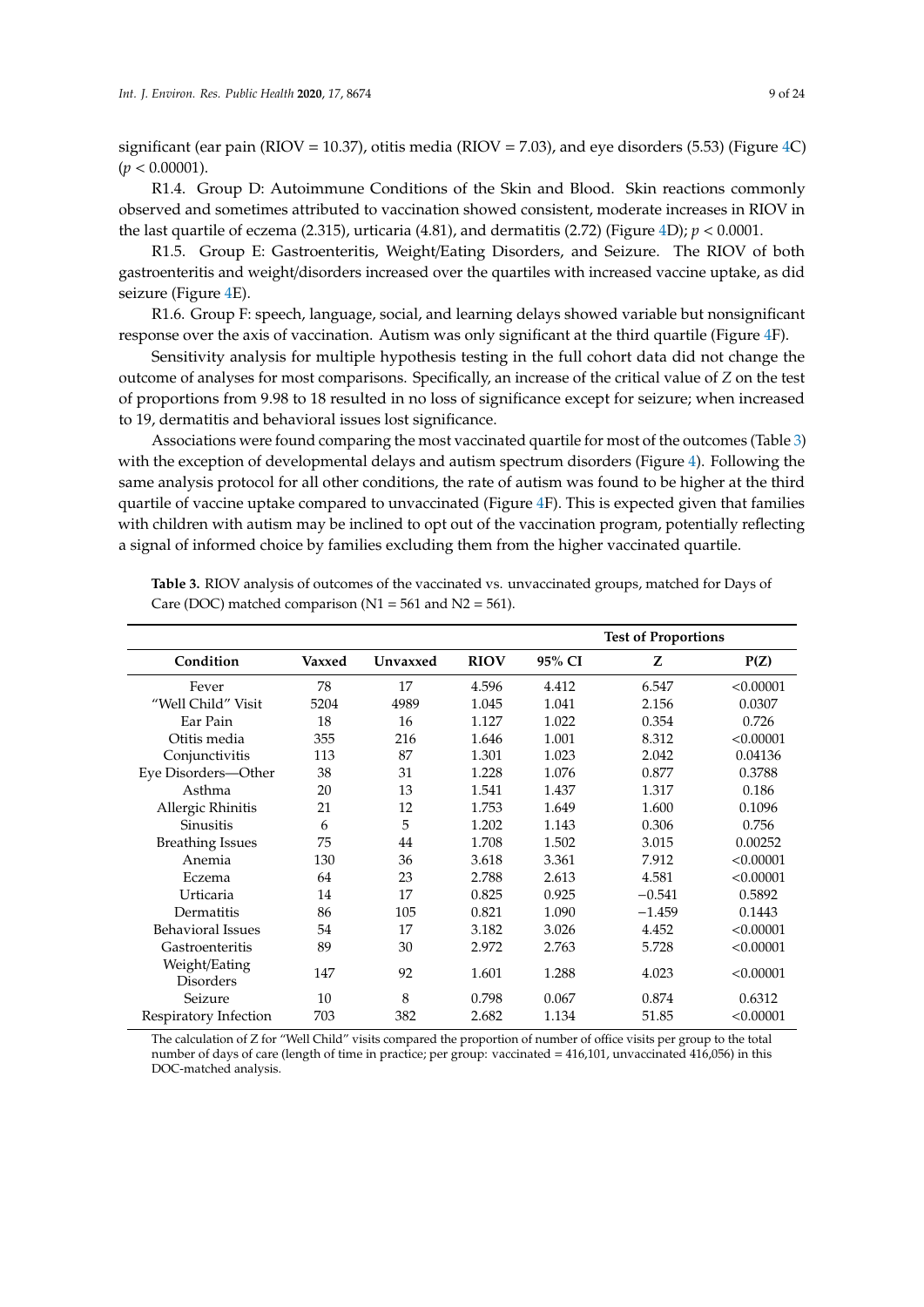<span id="page-9-0"></span>

**Figure 4.** RIOV axis of vaccination percentile vaccine uptake analysis: incidence of study outcome-related office visits relative to that found in the 2763 variably vaccinated compared to the 561 unvaccinated groups for each percentile of vaccine uptake on the *x*-axis. (**A**) Autoimmune respiratory illnesses; (**B**) attention deficit/hyperactive disorder and behavioral issues; (**C**) ear pain, otitis media, and eye disorders; (**D**) autoimmune conditions of the skin and blood; (**E**) gastroenteritis, weight/eating disorders, and seizure; and (**F**) development delays in speech, learning, and social interactions and autism spectrum disorder.

#### *3.2. Analysis 2 Results. Odds Ratio on Incidence of Diagnoses*

When the data are represented as the number of patients in each group who had at least one record of an office visit related to a given condition, the signals remain (Table [4\)](#page-10-0). Incidence of diagnoses of each condition was compared between the 561 unvaccinated and the 2763 vaccinated individuals. This result is similar overall to the RIOV analysis; we present the odds ratio, relative risk, lower than 95% of each, along with the absolute risk difference (vaccinated − unvaccinated) in Table [4.](#page-10-0) Among all of the outcomes, allergic rhinitis and anemia had the highest OR; anemia, weight/eating disorders, and respiratory infection showed the highest absolute risk difference (ARD; all increased in the vaccinated).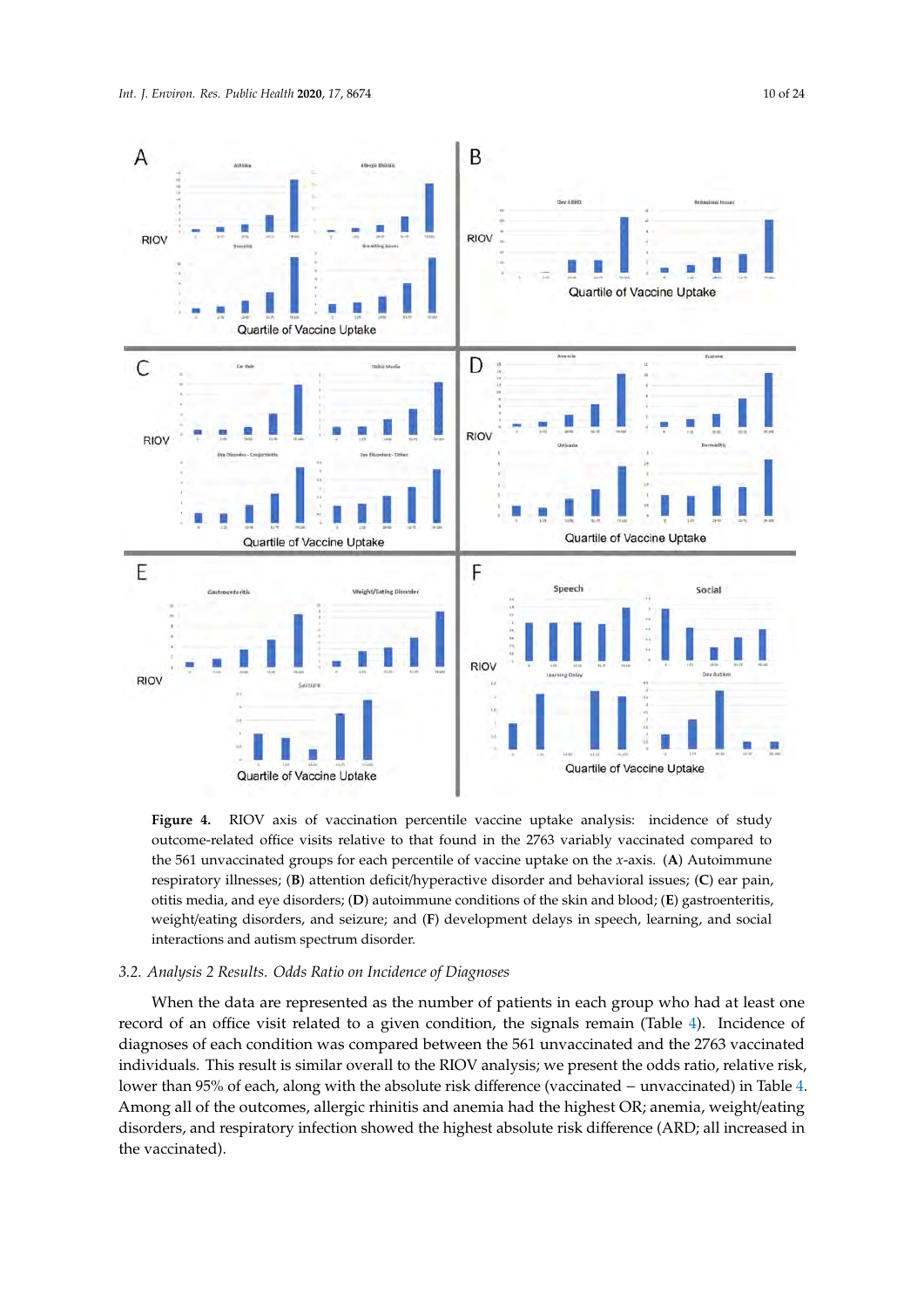| Outcome                  | <b>OR</b> | RR    | Relevant 95% CI | ARD <sup>*</sup> | Significant |
|--------------------------|-----------|-------|-----------------|------------------|-------------|
| Fever                    | 9.57      | 8.08  | 5.35/7.45       | 0.15             | $+/+$       |
| Ear Pain                 | 4.11      | 3.87  | 2.22/3.40       | 0.06             | $+/+$       |
| Otitis media             | 3.11      | 2.2   | 2.49/2.11       | 0.12             | $+/+$       |
| Otitis externa           | 3.832     | 3.756 | 1.395/3.000     | 0.02             | $+/+$       |
| Conjunctivitis           | 2.67      | 2.21  | 2.04/2.08       | 0.15             | $+/+$       |
| Eye Disorders (Other)    | 1.9       | 1.82  | 1.24/1.61       | 0.04             | $+/+$       |
| Ear Disorders            | 2.359     | 2.32  | 1.08/1.86       | 0.02             | $+/+$       |
| Asthma                   | 3.496     | 3.361 | 1.77/2.87       | 0.04             | $+/+$       |
| Allergic Rhinitis        | 6.479     | 5.595 | 3.31/5.31       | 0.08             | $+/+$       |
| <b>Sinusitis</b>         | 3.529     | 3.451 | 1.42/2.79       | 0.02             | $+/+$       |
| <b>Breathing Issues</b>  | 2.46      | 2.238 | 1.74/2.04       | 0.08             | $+/+$       |
| Anemia                   | 6.334     | 4.482 | 4.68/4.6        | 0.21             | $+/+$       |
| Eczema                   | 4.763     | 4.301 | 2.86/3.89       | 0.09             | $+/+$       |
| Urticaria                | 2.258     | 2.183 | 1.29/1.87       | 0.03             | $+/+$       |
| Dermatitis               | 1.591     | 1.482 | 1.22/1.37       | 0.06             | $+/+$       |
| <b>Behavioral Issues</b> | 3.13      | 1.8   | 1.80/2.60       | 0.05             | $+/+$       |
| Gastroenteritis          | 4.479     | 3.587 | 2.98/3.56       | 0.13             | $+/+$       |
| Weight/Eating Disorders  | 3.146     | 2.489 | 2.41/2.35       | 0.183            | $+/+$       |
| Allergy-Food             | 2.24      | 2.23  | 0.52/1.47       | 0.004            | $-/+$       |
| Pain                     | 2.569     | 2.236 | 1.759/2.147     | 0.0754           | $+/+$       |
| Respiratory Infection    | 1.716     | 1.365 | 1.351/1.255     | 0.131            | $+/+$       |

<span id="page-10-0"></span>Table 4. Incidence of diagnoses of conditions in the vaccinated vs. unvaccinated groups in the population under study.

\* ARD = absolute risk difference, calculated as (vaccinated diagnosis rate − unvaccinated diagnosis rate). Odds ratios and relative risk ratios were calculated as described in the Methods section (Equations (1) and (2), respectively). The +, − symbols represent the significance of the OR and RR statistics for each condition for the relevant (upper or lower) 95% CI.

#### *3.3. Analysis 3 Results. Days of Care (DOC) Matched Vaccinated vs. Unvaccinated RIOV Analysis*

Due to the likelihood of confounding on DOC, DOC-matched results inform on the robustness of associations. DOC matching also led to matching by age; the average rank of age in both the vaccinated and unvaccinated groups was nearly identical (Student's *t*, *p* = 0.919). Average age at last office visit was also not significantly different (Student's *t*, *p* = 0.95). The average age of first office visit differed only by 2 days (6 days vs. 8 days, Student's *t*, *p* < 0.001).

#### *3.4. Analysis 4 Results. DOC-Matched Incidence*

In the analysis of days-of-care-matched data represented as incidence, many of the conditions for which associations were found in the RIOV analysis were found to be undetectable by OR and Relative Risk analysis (Table [5\)](#page-11-0). This included ear pain, eye disorders, ear disorders, asthma, allergic rhinitis, sinusitis, and urticaria (Table [5\)](#page-11-0). Otitis externa, anemia, and respiratory virus infection had the highest absolute risk differences.

While RIOV is reduced in the DOC-matched analysis, the significance of an increased proportion of cases in the vaccinated individuals compared to unvaccinated individuals remains for most outcomes. Risk of seizure was significant for confidence interval testing in this matched analysis but not for Z-test ( $p = 0.6321$ ). Some comparisons had too few counts in the DOC-matched analysis to be reliable (e.g., food allergy had 1 case in the vaccinated group and 2 in the unvaccinated group).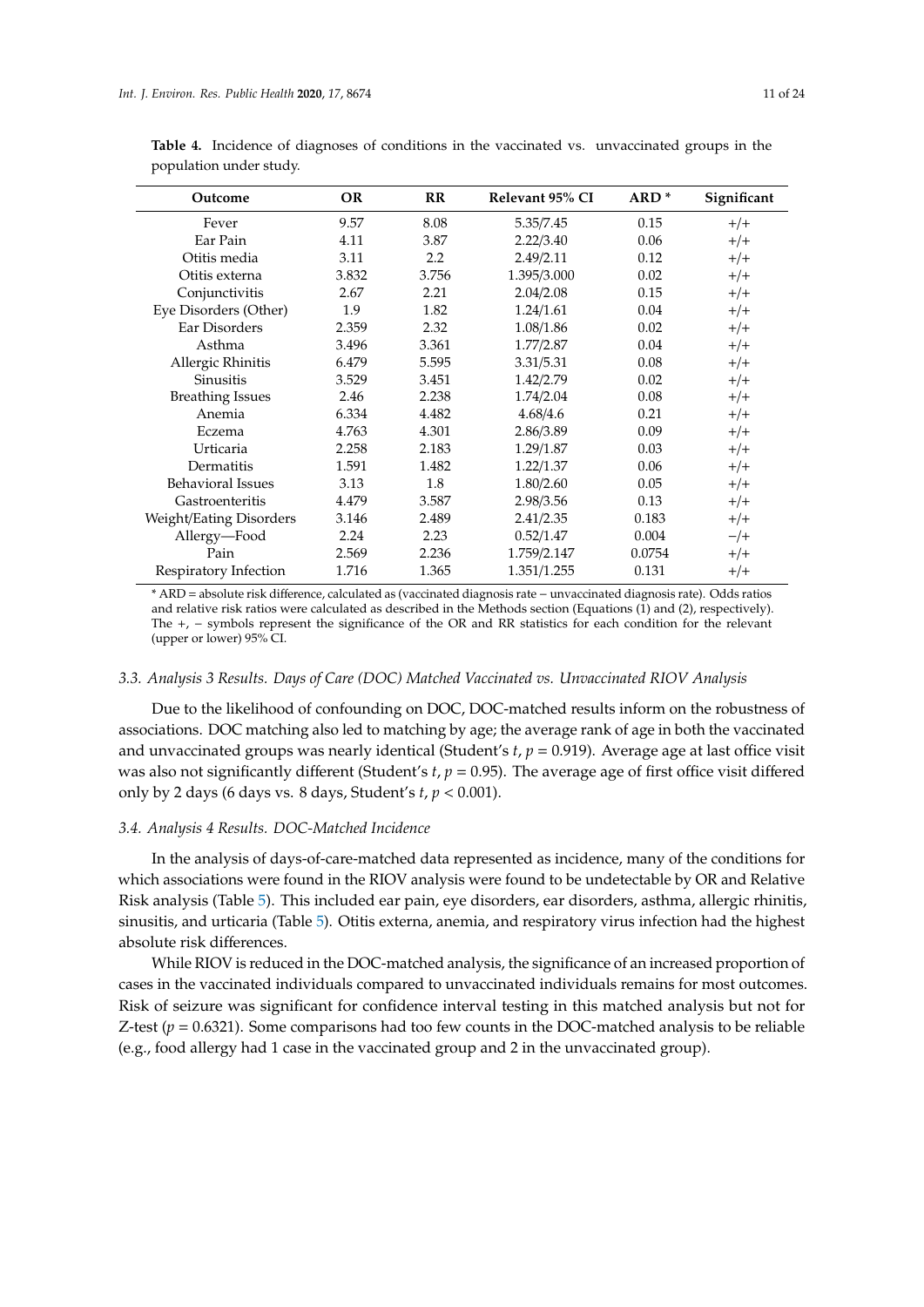<span id="page-11-0"></span>

| Outcome                        | <b>OR</b> | <b>RR</b> | 95% CI      | <b>ARD</b> | Significance |
|--------------------------------|-----------|-----------|-------------|------------|--------------|
| Fever                          | 3.88      | 3.66      | 2.02/2.75   | 0.057      | $+,+$        |
| Ear Pain                       | 1.559     | 1.57      | 0.723/0.966 | 0.01       | $-,-$        |
| Otitis media                   | 1.551     | 1.4       | 1.17/1.22   | 0.078      | $+,+$        |
| Otitis externa                 | 2.01      | 1.996     | 0.602       | 1          | $+,+$        |
| Conjunctivitis                 | 1.323     | 1.273     | 0.942/1.05  | 0.033      | $^{-,+}$     |
| Eye Disorders-Other            | 1.25      | 1.24      | 0.729/0.879 | 0.011      | $-,-$        |
| Ear Disorders                  | 1.29      | 1.28      | 0.476/0.671 | 0.003      | $-,-$        |
| Asthma                         | 1.224     | 1.22      | 0.503/0.679 | 0.003      | $-,-$        |
| Allergic Rhinitis              | 1.452     | 1.44      | 0.615/0.842 | 0.007      | $-,-$        |
| Sinusitis                      | 1.2       | 1.2       | 0.364/0.540 | 0.008      | $-,-$        |
| <b>Breathing Issues</b>        | 1.614     | 1.549     | 1.504/1.217 | 0.037      | $+,+$        |
| Anemia                         | 3.216     | 2.865     | 2.098/2.368 | 0.103      | $+,+$        |
| Eczema                         | 2.822     | 2.682     | 1.57/2.01   | 0.047      | $+,+$        |
| Urticaria                      | 1         | 1         | 0.471/0.595 | $\theta$   | $-,-$        |
| Dermatitis                     | 0.884     | 0.898     | 1.27/1.13   | $-0.012$   | $+,+$        |
| <b>Behavioral Issues</b>       | 2.13      | 2.067     | 1.11/1.45   | 0.0266     | $+,+$        |
| Gastroenteritis                | 2.785     | 2.572     | 1.74/2.054  | 0.073      | $+,+$        |
| <b>Weight/Eating Disorders</b> | 1.915     | 1.721     | 1.386/1.47  | 0.089      | $+,+$        |
| Allergy-Food                   | 0.498     | 0.499     | 5.51/3.53   | $-0.001$   | $-,-$        |
| Seizure                        | 1.756     | 1.746     | 0.511/0.836 | 0.0053     | $-,-$        |

**Table 5.** Analysis 4: DOC-matched incidence analysis.

The symbols "+, − " denote the significance of the relevant (upper or lower) 95% CI analysis for OR and RR.

Infection—Respiratory 1.716 1.365 1.351/1.255 0.131 +,+ Pain 1.274 1.255 0.783/0.927 0.014

#### *3.5. Analysis 5 Results. Cumulative O*ffi*ce Visits*

The visual impact of the cumulative office visit plots is striking; more so than other plots, the time element (day of life) provides an index by which to compare the accumulation of human pain and suffering from potential vaccine side effects (Figure [5\)](#page-12-0). These results are worth studying closely and noticing the variation among the cumulative office visits per condition and the stark differences between the rates of billed office visits in the most and unvaccinated patients born into the practice.

False discovery sensitivity analysis performed by increasing of the critical of value of *Z* (test of proportions) from 9.98 to 18 caused a loss of significance for ear and eye conditions only. All other conditions were robustly significant to Z*crit* < 19.2 (behavioral issues). The remainder of the conditions retained significance well beyond Z*crit* = 24.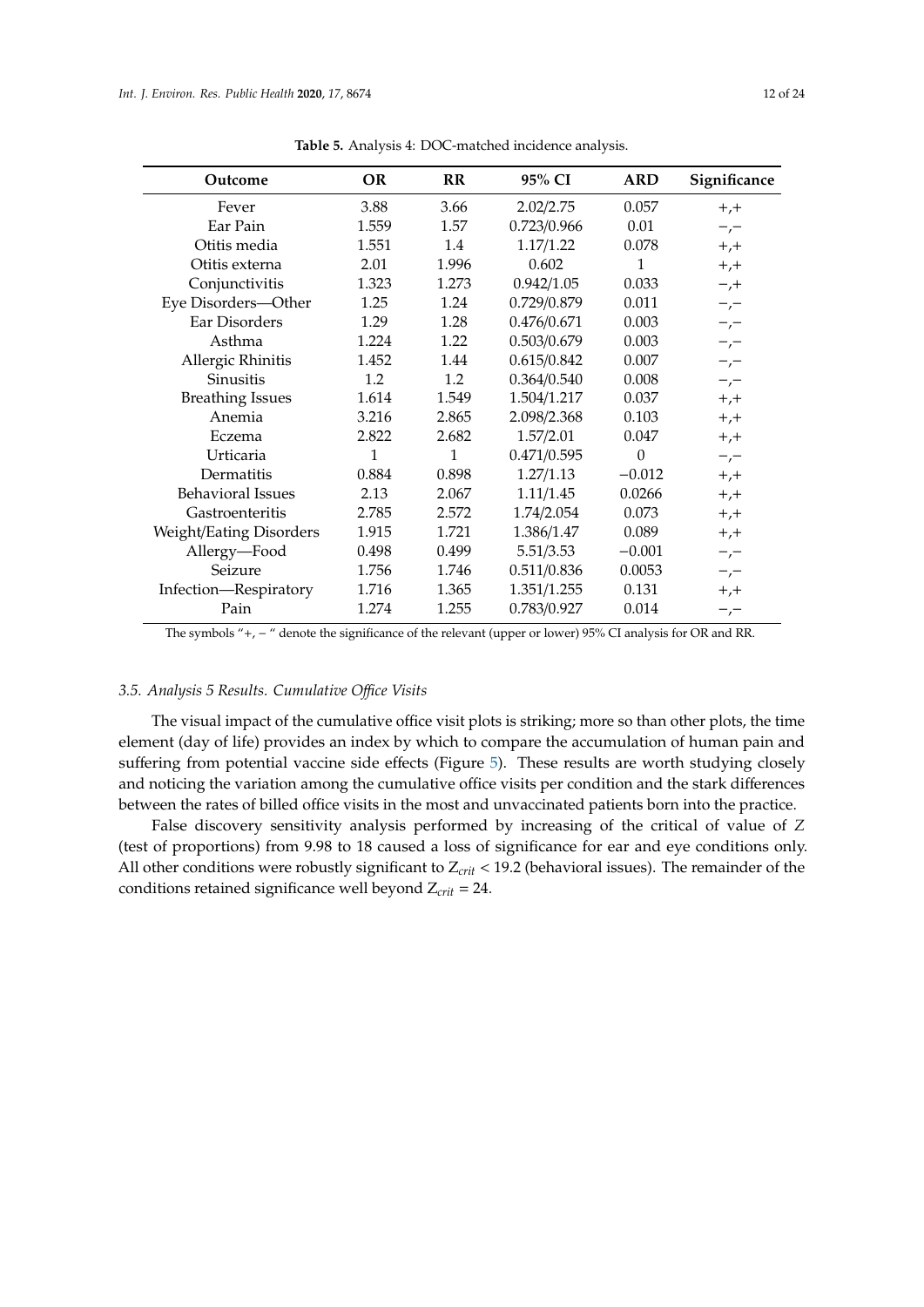<span id="page-12-0"></span>

**Figure 5.** Analysis 5. Cumulative office visits in the vaccinated (orange) vs. unvaccinated (blue) patients born into the practice: the clarity of the age-specific differences in the health fates of individuals who are vaccinated (2763) compared to the 561 unvaccinated in patients born into the practice over ten years is most strikingly clear in this comparison of the cumulative numbers of diagnoses in the two patient groups. The number of office visits for the unvaccinated is adjusted by a sample size multiplier factor (4.9) to the expected value as if the number of unvaccinated in the study was the same as the number of vaccinated.

Day of Life

#### *3.6. Analysis 6 Results. Family History-Blocked RIOV Analysis*

The relative incidence of visitation per condition for patients with family history of autoimmune conditions and those patients with no record of family history of autoimmune conditions indicate variation among conditions in the likelihood of family history playing a role, either biologically or by influencing patient choice, in the association of vaccine uptake and outcome (Table [6\)](#page-13-0). Within the pattern (Score FH+ >> Score FH−), family history of autoimmunity itself is consistent with a biological risk factor of the outcome. This was the pattern for fever, sinusitis, and potentially anemia. Within the pattern (Score FH+ << Score FH−), this is consistent with the signal of vaccine choice, implying that further vaccine uptake may have increased the risk of the condition in the unvaccinated. This was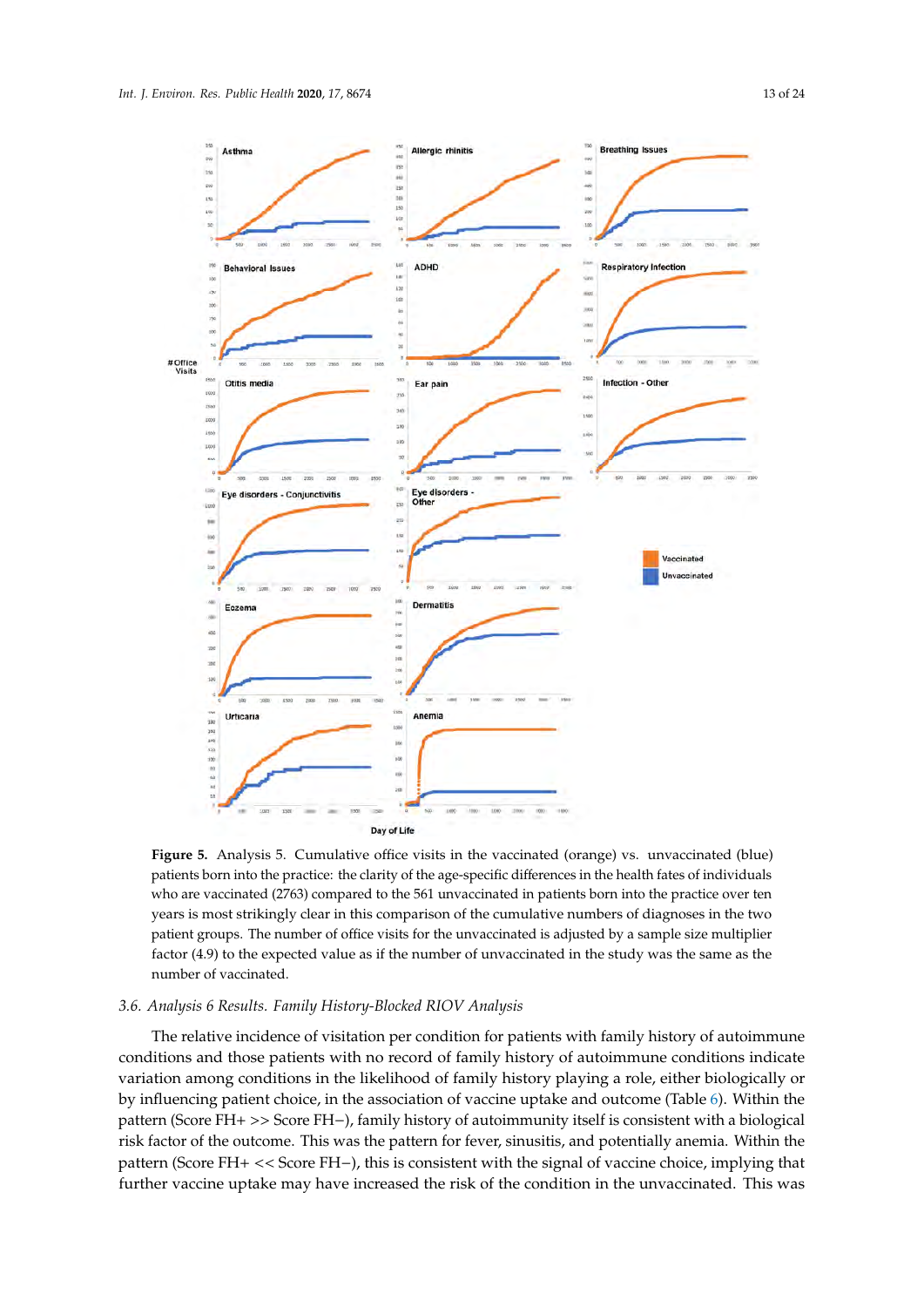the case in otitis externa, asthma, allergic rhinitis, and dermatitis. In this analysis:  $FH + N1 = 175$ vaccinated, N2 = 88 unvaccinated; FH−, N1 = 385 vaccinated, and N2 = 186 unvaccinated.

<span id="page-13-0"></span>

| Condition               | FH+    | $FH-$  | Pattern <sup>*</sup> | Consistent w/Risk Cofactor? ** |
|-------------------------|--------|--------|----------------------|--------------------------------|
| Fever                   | 21.826 | 3.818  | $+,+$                | yes                            |
| "Well Child" Visit      | 2.690  | 1.009  | $+,-$                | yes                            |
| Ear Pain                | 10.500 | 13.427 | $+,+$                | no                             |
| Otitis externa          | 0.988  | 9.242  | $-$ ,+               | yes                            |
| Otitis media            | 30.500 | 21.715 | $+,+$                | maybe                          |
| Conjunctivitis          | 19.266 | 13.443 | $+,+$                | maybe                          |
| Other Eye Disorder      | 2.343  | 3.902  | $+,+$                | maybe                          |
| Asthma                  | 8.143  | 19.030 | $+,+$                | yes                            |
| Allergic Rhinitis       | 18.382 | 54.339 | $+,+$                | yes                            |
| <b>Sinusitis</b>        | 27.316 | 8.282  | $+,+$                | yes                            |
| <b>Breathing Issues</b> | 9.524  | 10.188 | $+,+$                | no                             |
| Anemia                  | 29.302 | 20.027 | $+,+$                | maybe                          |
| Eczema                  | 17.292 | 13.718 | $+,+$                | maybe                          |
| Urticaria               | 4.135  | 4.404  | $+,+$                | no                             |
| Dermatitis              | 1.470  | 4.922  | $-$ ,+               | yes                            |
| Sezure                  | 0.989  | 0.634  | $-,-$                | no                             |
| Respiratory Infection   | 4.556  | 5.396  | $+,+$                | no                             |

**Table 6.** RIOV score blocked by family history and implication for co-factor status.

\* +,+ CI testing significant in both comparisons, +,− significant under FH+ block but not FH- block, etc. \*\* Yes = FH is a likely co-risk factor for outcome. Numerators (N1 and N2) for both groups were adjusted in fever and "Well Child" visits by a factor of 20; Otitis externa, anemia, and Otitis externa (factor of 2) and Otitis media (factor of 3). This does not change the RIOV score but allows the Z-test score to estimated.

#### *3.7. Analysis 7 Results. Power Simulation*

The resulting 1000 comparison sets at each value of  $\lambda$  (N1 = 400  $\lambda$  = 1.0 vs. N2 = 400  $\lambda$  = 1.*x* for each  $\{x = 0.01, 0.02, 0.03 \dots 0.50\}$  were analyzed twice, first as an odds ratio of "diagnosis" ("0" = no diagnosis vs. ">0" = diagnoses). The second analysis conducted was a ratio of relative incidence of office visits, with each groups' sum of values within each comparison group representing the total number of office visits being compared.

The simulations were not intended to precisely model the data from the current study; instead, it is intended to demonstrate the principle that the loss of information caused by using the incidence of health condition rather than the more sensitive measure of the number of office visits results in a loss of power to detect adverse events.

Over the range studied, the average increase in power achieved from the analysis using RIOV compared to the odds ratio of diagnoses was doubled over that of odds ratio on incidence of diagnoses (133%) (Figure [6\)](#page-14-0). RIOV was more powerful compared to OR on rates of diagnosis over the simulated range. Our results demonstrate that drug and vaccine safety studies should employ RIOV rather than OR on rates of diagnosis of health conditions that might be attributable to the treatment, therapy, or vaccine.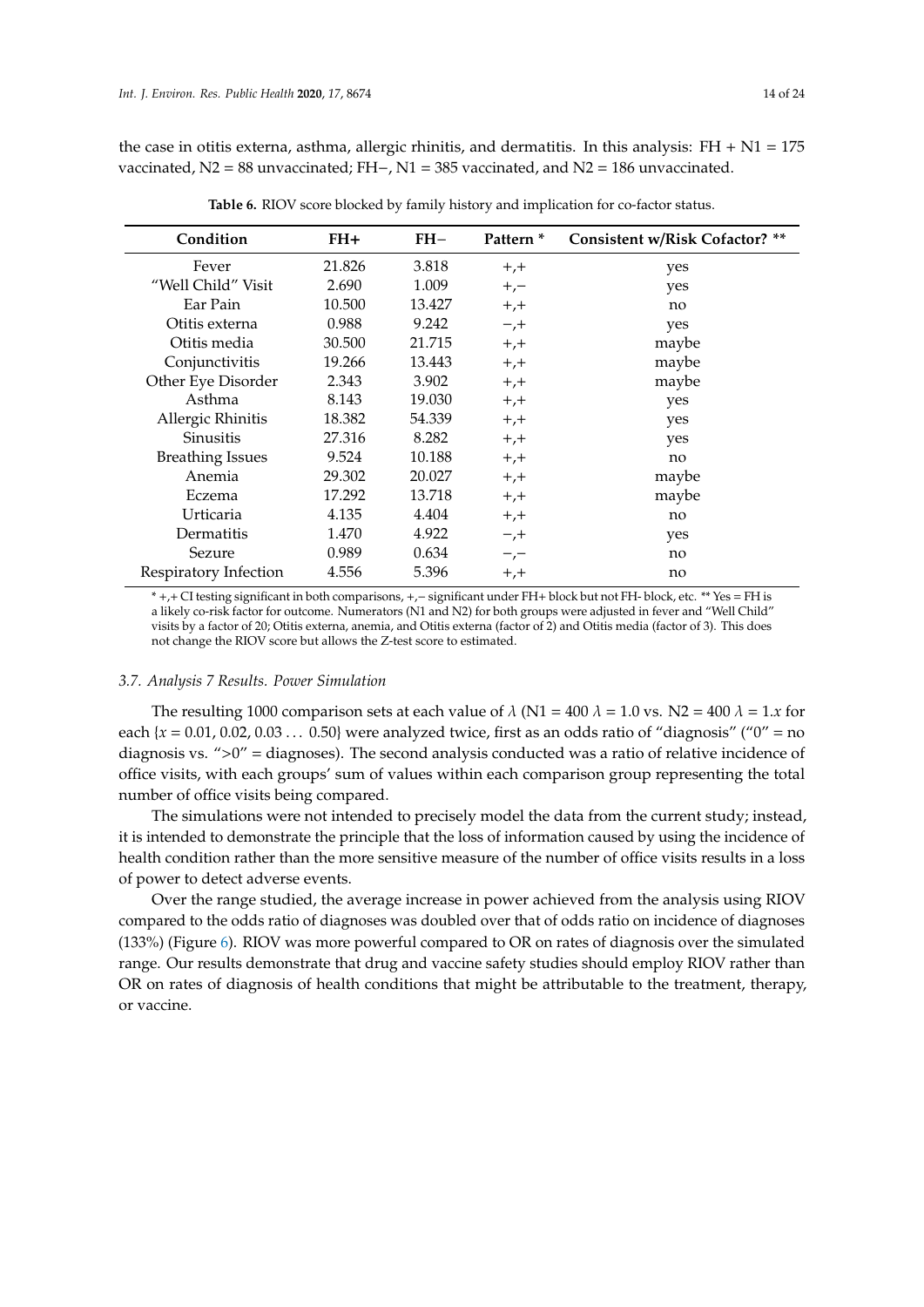<span id="page-14-0"></span>

**Figure 6.** Simulated demonstration of increased power of RIOV (number of office visits) relative to **Figure 6.** Simulated demonstration of increased power of RIOV (number of office visits) relative to the the power of odds ratio of incidence of diagnoses (at least one office visit). power of odds ratio of incidence of diagnoses (at least one office visit).

#### *3.8. Analysis 8. Gender Blocks*

In the gender block analysis, the following conditions were significant in both the male and female ROIV comparisons: fever, "Well Child" visits, ear pain, otitis media, conjunctivitis, eye disorders (other),<br>esthere existential booth in a issue conservative converse habenised a setment with an a marial theolical disorder. The developmental delays were largely underpowered for robust analysis due to low overall rates in the practice, but two conditions were significantly lower in the vaccinated females (autism) and males (social development). These results, provided as a table with RIOV values and exact *p*-values of Z in Supplementary Materials Table S2, were not DOC- or age-matched. asthma, sinusitis, breathing issues, anemia, eczema, behavioral, gastroenteritis, and weight/eating

## 3.9. Analysis 9 Age Blocks: Oldest Third and Young Third Blocked Analysis

The following conditions were significantly increased ( $p < 0.05$ ) in the vaccinated group in both and weight/eating disorder. The following conditions were significantly increased in the vaccinated group in the younger (more recent) age block only: asuthia and allergic rimitis. The following<br>conditions were significantly increased in the older age block only: "Well Child" visit and eczema. None of the developmental delay categories were significantly increased in either the older or younger age blocks, likely due to low power. Social delay was significantly increased in the unvaccinated older age block. Two health outcomes, pain and respiratory infection, were increased in the unvaccinated group under the older block but were not significantly different in the younger block. These results, requested by a peer reviewer, demonstrate robustness of many associations to blocking by age and by<br>regular and are greenided as tables in Guardan artem. Materials Table G2 (including PIOV reluxe and gender and are provided as tables in Supplementary Materials Table S3 (including RIOV values and<br>exact n-values of Z) age blocks: fever, otitis media, conjunctivitis, sinusitis, breathing issues, anemia, gastroenteritis, group in the younger (more recent) age block only: asthma and allergic rhinitis. The following exact *p*-values of Z).

## 3.10. Analysis 10 Results—Vaccine-Targeted Diagnoses

There was a total of 41 vaccine-targeted diagnoses in patients born into the practice, mostly (by far) in varicella (29) and less so in pertussis (10). Overall, the groups show differences in vaccine-targeted  $\frac{1}{2}$ diagnoses (Table [7;](#page-15-0)  $\chi^2 = 0.292$ ,  $p = 0.588$ ). The rates of any diagnosis were vaccinated, 7/2647 (0.00264) diagnosis was 0.053 (0.119), *Z* = 7.117, *p* < 0.0001, number needed to treat (NNT) = 21.15 (17.72 to  $20.225$  (benefit)). and unvaccinated, 34/561 (0.0499). The odds ratio of having a diagnosis of any vaccine-targeted infection  $(Dx_V/Dx_{UV})$  was 0.054 (0.114), *Z*-score, 7.155,  $p < 0.0001$ . Relative risk of any vaccine-targeted 26.225 (benefit)).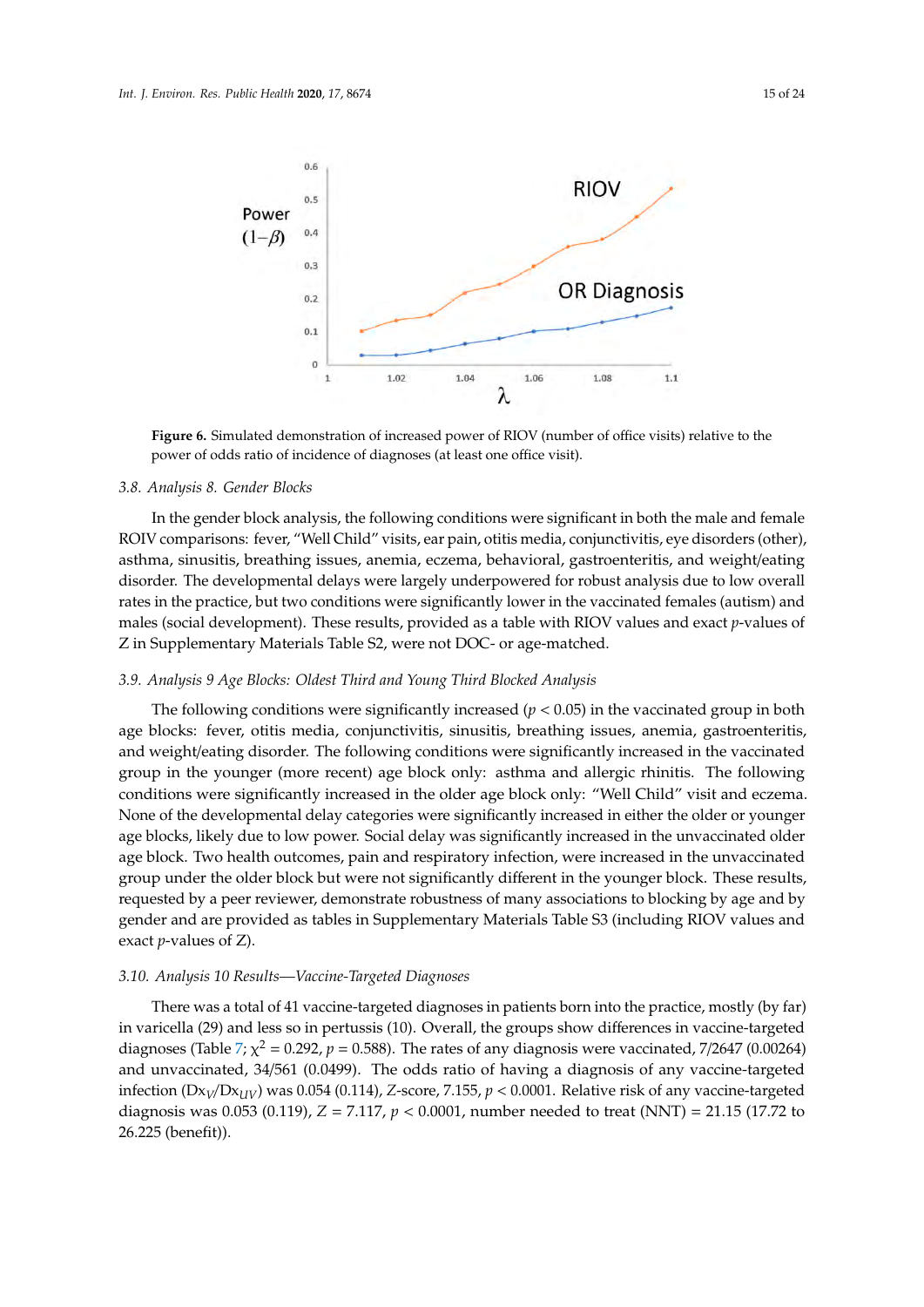<span id="page-15-0"></span>

| Vaccine Targeted Diagnosis | Vaccinated | Unvaccinated | Deaths |
|----------------------------|------------|--------------|--------|
| Diphtheria                 |            |              |        |
| Hepatitis A                |            |              |        |
| Hepatitis B                |            |              |        |
| $HiB*$                     |            |              |        |
| Measles                    |            |              |        |
| Meningococcus              |            |              |        |
| Mumps                      |            |              |        |
| Pertussis                  |            |              |        |
| Pneumococcal               |            |              |        |
| Rotavirus                  |            |              |        |
| Rubella                    |            |              |        |
| Tetanus                    |            |              |        |
| Varicella                  | h          | 23           |        |
| Total**                    | 7          | 34           |        |

**Table 7.** Incidence of vaccine-targeted diagnoses in the study cohort.

\* Haemophilus influenzae type B; \*\* Overall for all  $\chi^2 = 99.51$ .  $p < 0.00001$ .

The overall probability (risk) of a vaccine-targeted diagnosis in the unvaccinated, however, was only 0.0123, among 13 conditions. It is important to note that zero deaths have been attributed to any vaccine-targeted diagnosis in this practice over the study period.

#### **4. Discussion**

The analysis of total outcomes related to vaccine and drug exposures is rarely conducted. It is made complex due to factors such as changes in trends in vaccine or drug acceptance, and the very signal sought—indication of adverse events from vaccines—can be changed by decisions made to avoid vaccine injury by those at risk. We have shown that the outcome of observational studies is sensitive to the choice of test of association and have presented a test (RIOV) more powerful than odds ratios on incidence (Figure [6\)](#page-14-0).

Matching on DOC provides protection against healthcare-seeking behavior because each patient in the vaccinated group is matched to a person in the unvaccinated group with nearly identical length of records in the practice. This also led to matching on age, adding protection against incidental temporal confounds in changes over time in vaccination trends or schedules: both the vaccinated and unvaccinated matched samples are representative of the entire age range of the study cohort. Most of the differences in ratios persist comparing the full cohort analysis when the data were matched for DOC (Analysis 2; Table [3\)](#page-8-0). All RIOV were >1, indicating increased risk of office visit for a specific outcome, except seizure, urticaria, and dermatitis. The change in direction of seizure likely points to "cessation of vaccination signal" following initial events. The difference between the vaccinated and unvaccinated groups was no longer significant for dermatitis following matching for DOC.

The variation in vaccination was the outcome of the final decisions on the part of the patients after consulting with their physicians in the practice. This adherence to the tenets of informed consent, as required by federal regulations for both medical practice and for post-market surveillance studies, is also a key element built into "The Vaccine Friendly Plan" (VFP), developed in a manner to space aluminum-containing vaccines out and to avoid aluminum-containing vaccines (ACVs) whenever a non-ACV is available. The net effects of these changes on aluminum accumulation in children is described in [\[15\]](#page-22-9). Children on the CDC schedule would have on average received more vaccines in total; considering the most vaccinated of the VFP compared to the CDC schedule reveals that CDC-scheduled children receive 14 more vaccines by age 2 compared to those most vaccinated on the VFP; by age 5 years, children receive 4 more vaccines (CDC 6, VFP 2), and by ten years, children receive six more vaccines under the CDC schedule compared to the VFP (CDC +  $8$ , VFP, +2). This represents a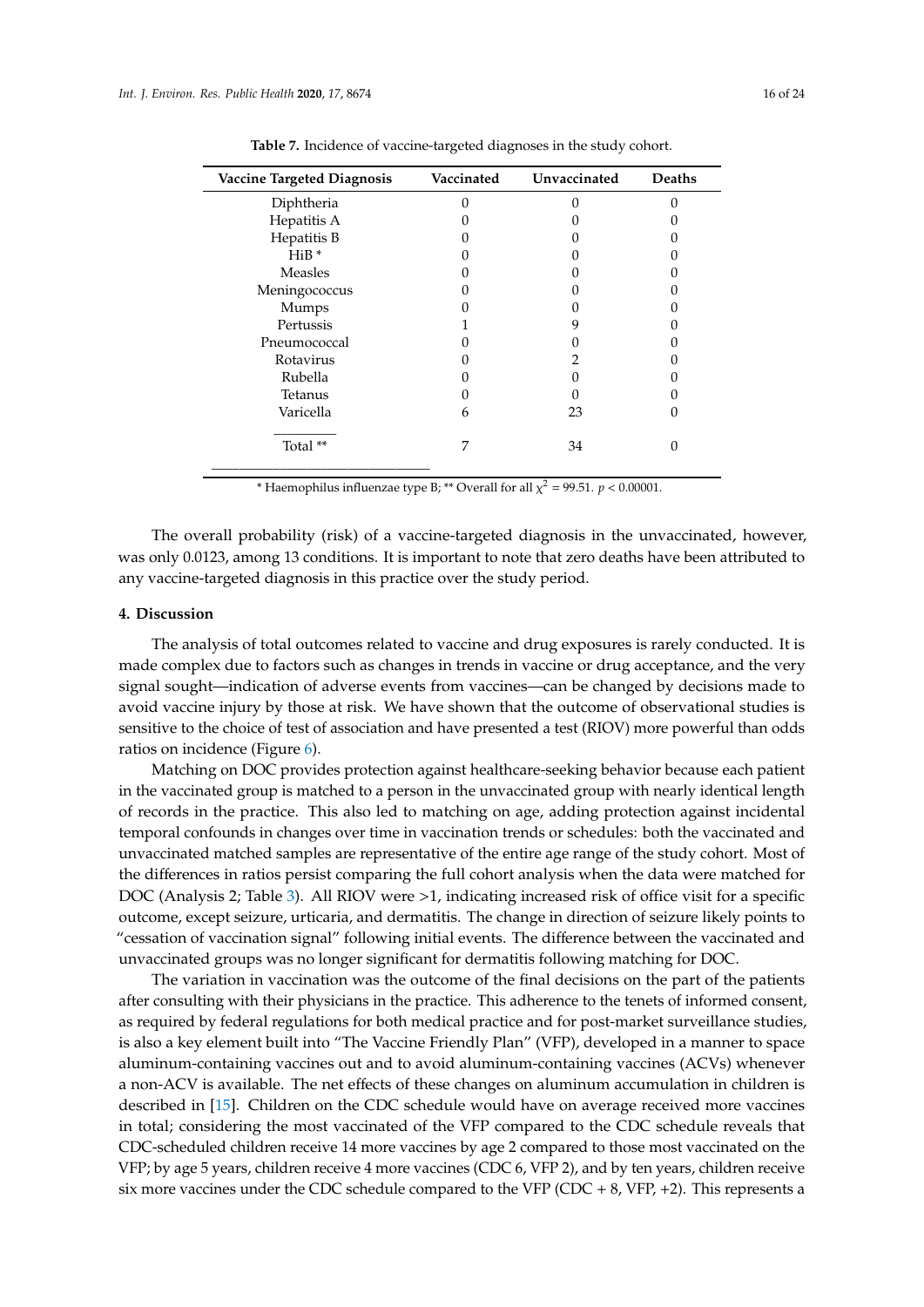total of 24 additional vaccines those on the CDC schedule would have received in 2019 compared to the most vaccinated individuals in this retrospective study. Children on the CDC schedule also would have received more instances of more than one ACV per visit and a larger number of ACVs.

We have found higher rates of office visits and diagnoses of common chronic ailments in the most vaccinated children in the practice compared to children who are completely unvaccinated. The data clearly show different odds of developing many of these adverse health conditions. We have demonstrated in many ways that most of the statistical associations found tend to be robust to age in cohort (days of care), vaccination range, and family history. The first of these is the contrast in the increase in fever cf. "Well Child" visit (Figure [3\)](#page-4-0). The second is robustness of the results to adjustment to days of care provided and of course robustness to the age-matched design as well.

Vaccination appears to have had the largest impact on anemia and respiratory virus infection on the number of office visits in the vaccinated compared to the unvaccinated groups. Due to a small number of cases and corresponding low power, neurodevelopmental conditions and seizures are not well studied using the data available. Autism, at a study-wide rate of 8 per 1000, is far lower than the national rate (18.5–21 per 1000). Speech, learning, and social delays were found to have different full-cohort practice-wide incidences of 0.023, 0.003. and 0.009, respectively. Future studies with less restrictive inclusion criteria that also avoid temporal confounding by matched DOC may help us better characterize these populations in the practice.

Our family history of autoimmune conditions analysis points to numerous conditions likely carrying a genetic risk of vaccine-related adverse health effects. This, however, is only one study from data from a single practice, so any absence of a pattern consistent with a genetic risk of adverse health effects should not be taken as evidence of absence of a role of genetic risk. Larger studies able to estimate the interaction term between family history and vaccine exposure should be undertaken.

Previous studies such as the Mawson study (2017) [\[9\]](#page-22-3) reported high odds ratios for allergic rhinitis (30.1), learning disabilities (5.2), ADHD (4.2), autism (4.2), neurodevelopmental disorders (3.7), eczema (2.9), and chronic illness (2.4) but were limited because they were based on survey data. While not necessarily fatal to a study, the highly charged nature of the vaccine risk research brings a special concern over survey respondents who might, for the sake of advocacy, seek or unintentionally emphasize their unvaccinated child's lack of diagnoses or amplify their vaccinated child's larger number of diagnoses. Recall bias is a potential factor in this setting, and therefore, our results go a long way to validate those on the Mawson (2017) [\[9\]](#page-22-3) study. The age range in that study was also restricted to 6- to 12-year-olds, precluding the comparison of the cumulative rates from day 1 of life. Survey studies in the future should obtain HIPAA permissions to access at least a portion of patients' medical records to at least estimate the accuracy of responses compared to medical records from a sample. Despite limitations of survey studies, our results validate many of these results.

Numerous studies conducted in the past have found an association of vaccination with adverse health effects. Numerous studies reporting an association of individual vaccines with adverse study outcomes are too numerous to cite here; many more such studies are reviewed online [\[16\]](#page-22-10). For example, a prior study reported a vaccination association with asthma and allergy (e.g., Hurwitz and Morgenstern, 2000) [\[17\]](#page-22-11).

Concerned over healthy user bias (HUB), i.e., healthier individuals accepting more vaccines leading to differences in study outcome are alleviated in this practice, the physicians and patients overtly came to a joint decision on whether to vaccinate on a patient-by-patient and vaccine-by-vaccine basis. As originally described, if "healthy user bias" was the explanation problem, we would see more illness in the unvaccinated; we found the opposite. We do see the potential signal of informed avoidance of vaccine injury with informed consent and without coercion potentially weakening associations of vaccine injury. This type of effect has historically been interpreted as a form of healthy user bias, but it can be equally interpreted as the signal of avoidance of vaccine injury due to informed consent. Our design of analysis allows the detection of some potential instances (e.g., autism, in which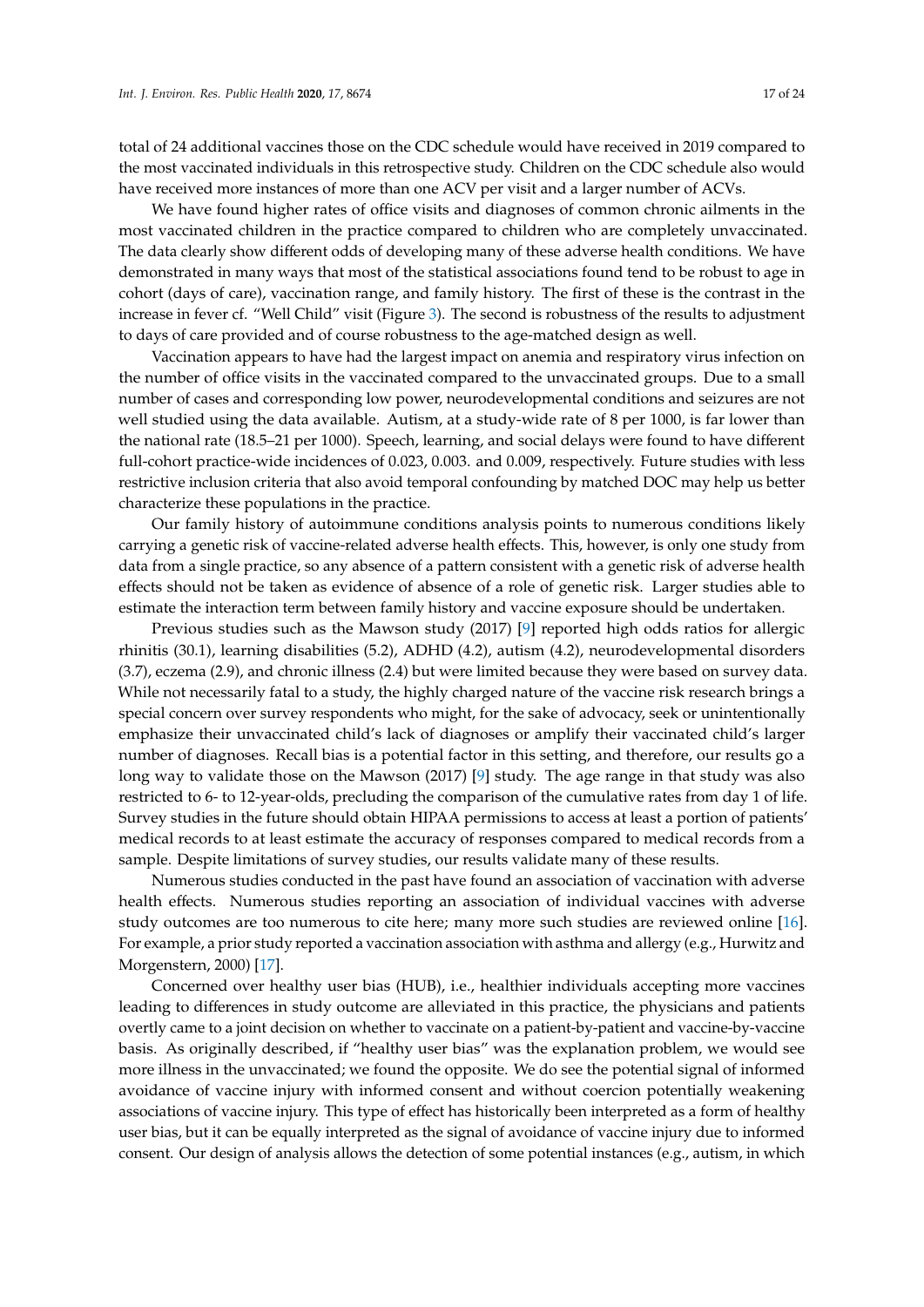some individuals at risk of adverse outcome who otherwise would have been in quartiles 3 and 4 stopped vaccinating).

Glanz et al., 2003 [\[18\]](#page-22-12) found that parents who tended to not accept all vaccines or who delayed vaccines were 2 times more likely to report that they began thinking about vaccines before their child was born and were also 8 times more likely to report that they constantly reevaluate their vaccine decisions than parents who accepted all vaccines. Notably, the signal of change in vaccination behavior following adverse events via informed consent would appear to be detectable as a reduction in the overall incidence of adverse outcomes in the unvaccinated group and fewer office visits related to those outcomes. This opposing trend is the opposite of the expectation that physicians may be more likely to admit the unvaccinated for health issues than the vaccinated (described by [\[18\]](#page-22-12)). Lifestyle differences between the vaccinated and unvaccinated groups in this practice cannot explain the large difference in outcomes, and if they do, then it would be objective to conclude that everyone should adopt the lifestyle followed by the unvaccinated if they want healthier children. That lifestyle choice includes, for many families, avoiding some or all vaccines, and thus, the lifestyle choice concern is inextricably linked to vaccine exposure.

Because we are considering the potential effects of cumulative vaccination, the potential problem of reverse temporal association with appropriately juxtaposed association is undefined in our study. The RIOV design of analysis makes the reverse temporal association irrelevant, as in the vaccinating population, the cumulative number of vaccinations over the course of a decade is the independent variable. For reverse temporal association concern to manifest, all or most of the diagnoses would have had to had occur prior to the first vaccine, which is extremely unlikely (and are not at all what our data show). Our accumulation diagrams make clear the general tendencies toward requiring medical attention for outcomes in vaccinated vs. unvaccinated segments of the patient population in a distinctly age-specific manner. We have focused on the cumulative effects of vaccines on overall health and therefore, this concern cannot logically apply to the study as it is designed.

#### *4.1. Caveat on Applicability of Results (Generalizability)*

Data from this single and unique practice provides a unique opportunity to examine variation in outcomes associated with variation in vaccination. A number of unique factors may limit the generalizability of these findings to other practices, including the fact that patients in the practice appear to be, on average, becoming healthier over time with less chronic illness and seem to have lower frequencies of certain health issues compared to national trends. Under the Vaccine Friendly Plan, parental choice leads to cessation of vaccination more frequently if certain health indications present following vaccination, leading, by observation, to a reduction in identifiable adverse health conditions. Therefore, our results may or may not generalize to other practices but could be expected to apply to practices that adopt the Vaccine Friendly Plan over the next ten years. Our results are likely conservative compared to practices that do not screen actively for patients who might experience further health complications due to vaccines. We conducted our analyses and present our results and interpretation with these caveats in mind.

We have been keenly aware of the brewing political controversies around vaccination studies, including the public's increased awareness of the dearth of long-term randomized prospective clinical studies that use inert placebos such as saline. Many studies have failed to detect the association of vaccines with adverse outcomes; however, they have mostly used correlative retrospective studies focused on odds ratios of mere incidence and have largely been agnostic to intrinsic methodological power. A white paper for conducting retrospective studies on vaccines [\[6](#page-22-0)[,7\]](#page-22-1) suggests adjusting/correcting for variables that correlate with vaccination status and/or outcomes. This is an incorrect and risky strategy; in a situation with highly collinear independent variables, adjusting for co-risk factors can remove variation in the model important to finding accurate interpretive context of the main variable of interest and prevents the development of risk models to avoid adverse vaccine outcomes. The CDC's white paper has fostered the widespread practice of selecting a subset of available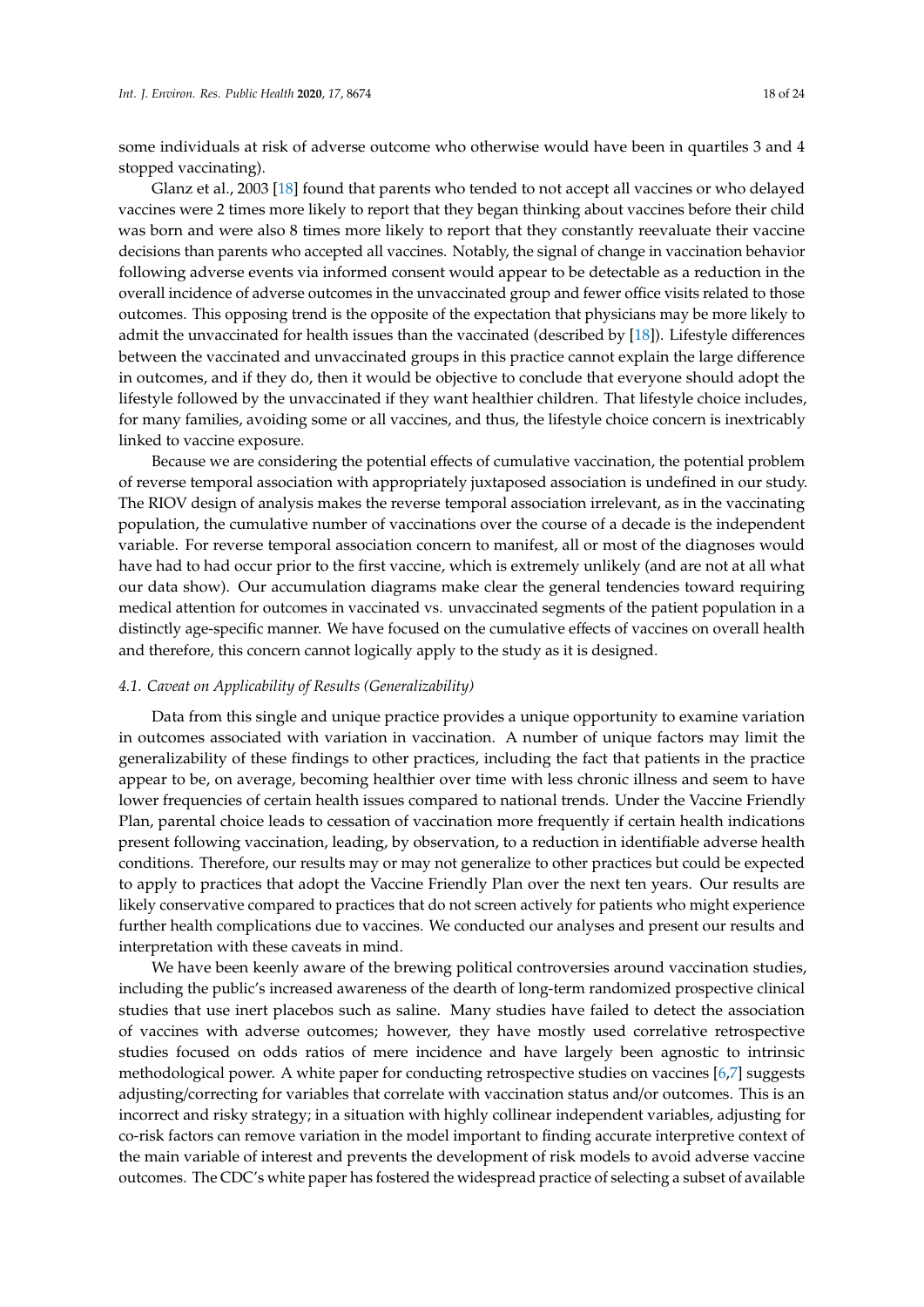variables as confounders for adjusted analyses when the functional relationships among collinear variables are not well established, a feat that Vansteelandt et al., 2010 [\[19\]](#page-22-13) consider "impossible". The protocol introduces serious risks of model misspecification due to adjusting for variables that correlate with outcomes and overadjustment of highly and sometimes multicollinear variables without formal model selection protocols and should be discontinued.

The use of objective criteria for model selection is rare, and the common practice of arbitrary selection of potential confounders could conflate signals when study outcome measures or measurements collinear with study outcome measures are treated as confounders. This increases the risk of overadjustment bias (See Schisterman et al., 2009 [\[20\]](#page-22-14)). Not all potential confounders are in fact confounders; they may in fact represent a co-risk factor that could be used to predict risk of adverse events. "Adjusting" for risk factors of vaccine adverse events would undo signals expected to be functionally related to risk of vaccine toxicity; these include birthweight, gestational age, mother's income, and mother's age, all variables that are likely multicollinear and may well be important functional indicators of specific risk to vaccine adverse events. Repeated rounds of analysis of the same data set following observation of results to achieve a desired result (toward or away from statistical significance) without showing all the stages of analysis is now understood to increase the likelihood of bias and can be seen as "*p*-hacking" (George et al., 2016) [\[21\]](#page-22-15) or "results-peeking". Such activities undertaken to achieve a desired result and failure to bring forward the full set of alternative or interim results should be discouraged by scientific journals publishing any type of observational research studies on any subdiscipline of research.

We recommend stratification and blocking with RIOV, which makes explicit the robustness of the association in different subpopulations. It also makes transparent the effect of subgroup sample size on power. Underpowered designs and methods should not yield presented hypothesis testing results (negative or positive) as definitive as they can have misleading and potentially disastrous effects on public health policies.

Given the massive abundance of electronic medical record data, the dearth of independent studies such as ours on vaccine safety is conspicuous. The value of any vaccination program must be seen as a product of the total net health effects of the individual vaccines in the program, and negative findings should provide an agency for a shift in their use, respect for patient choice, and regulation of their excipients and vaccine formulation.

It is little appreciated that the results of observational studies—including retrospective vaccine safety studies—can depend to a large degree on the statistical method(s) selected and the variables used to "adjust for" variation as found in an observational data set. We have introduced a new measure—RIOV—as a more powerful alternative to the commonly used odds ratios of incidence of diagnosis. We have shown OR on incidence of diagnosis to be, via our simulations (Analysis 7), a less powerful test than RIOV. OR on incidence is in fact a de facto lossy transform (binarization of a continuous variable office visits) of RIOV. Office visits carry more information than diagnoses; specifically, measures based on the number of office visits will carry information on severity in addition to the number of yes/no ever-diagnoses. Our days-of-care-matched incidence (diagnosis only) analysis appears to be the least powerful analysis when odds ratio using incidence is considered; reduced power of OR on incidence relative to RIOV analysis may explain the failure of many prior studies to detect an association between exposure to vaccines and adverse health effects. The realization that studies of the relative occurrence of office visits is a more powerful measure than incidence of diagnoses means that future vaccine studies can be made more capable of detecting real associations of adverse outcomes associated with vaccination.

Many families across the United States who are not vaccinating or who have stopped vaccinating their child or children or who choose to partially vaccinate often choose to opt out as a direct result of adverse health observations following vaccination, including health conditions that to date have not been attributed to vaccination based on epidemiological studies. Parents are almost universally told by their child's health care provider that the health issue was not due to the vaccine, in spite of growing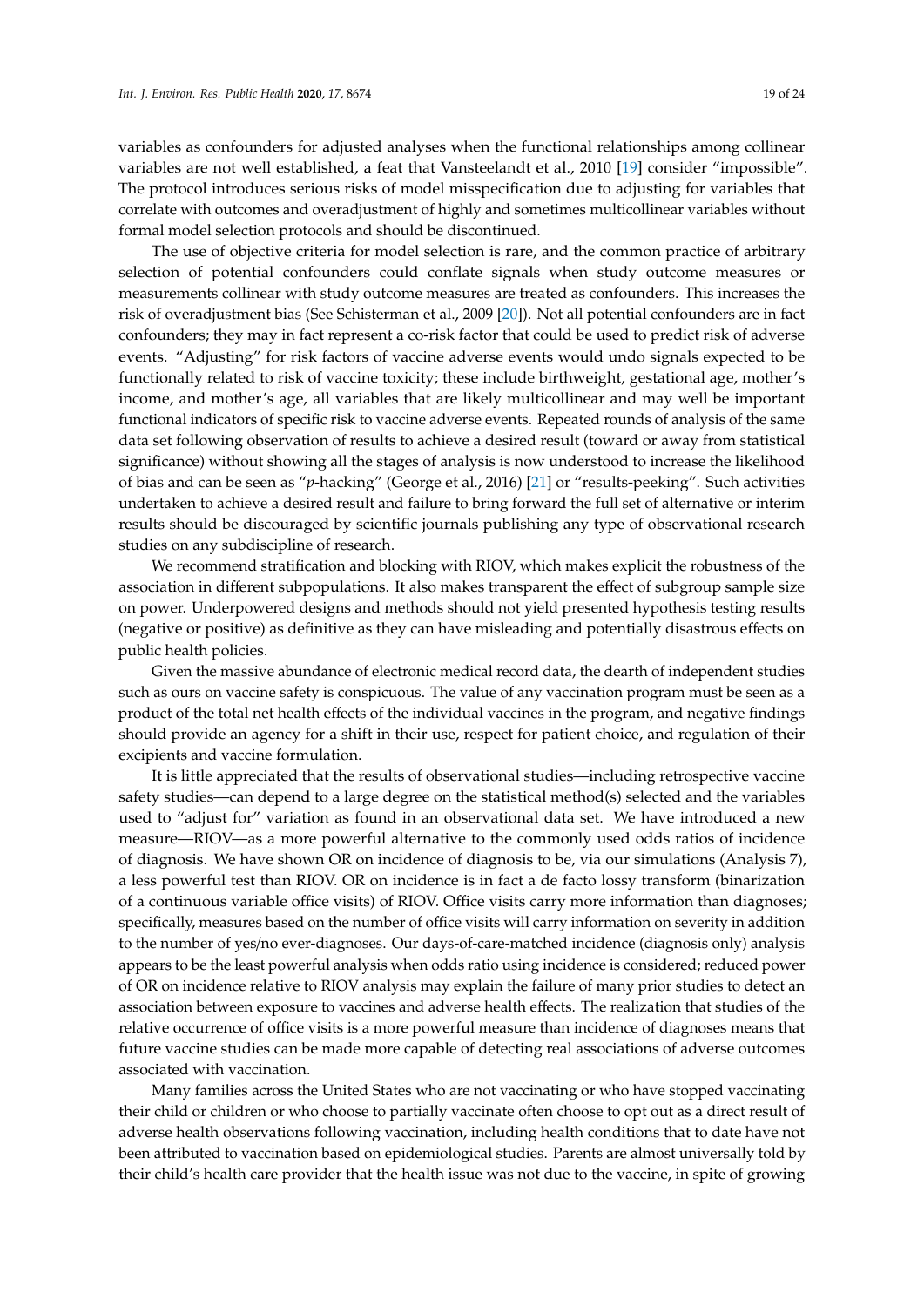evidence in the scientific literature that supports both plausible mechanisms of action for chronic illnesses including epidemiological associations. It is now apparent that the commonly reported lack of association of adverse events may be due to the use of a test statistic with low intrinsic power and due to problems including model misspecification and overadjustment bias and that further research is needed to update guidelines and recommendations via additional studies.

We attribute the relative dearth of epidemiological findings similar to ours to a number of factors, including the use of incidence of diagnoses, which is clearly likely to be (on first principles) a less sensitive measure of differences in vaccine-induced disease burden. Importantly, RIOV is a readily accessible measure that likely has a higher power to detect associations than ratios of incidence or odds ratio. The underreporting of adverse events to VAERS is also a factor precluding the detection of adverse events that can be attributed to vaccines. According to the US CDC (CDC, 2020) [\[22\]](#page-22-16) and the US Department of Health and Human Services (HHS) [\[23\]](#page-22-17), healthcare providers should report to VAERS (a) any adverse event listed in the VAERS Table of Reportable Events Following Vaccination that occurs within the specified time period after vaccinations and (b) an adverse event listed by the vaccine manufacturer as a contraindication to further doses of the vaccine. Also, the CDC reports that healthcare providers are strongly encouraged to report to VAERS (a) any adverse event that occurs after the administration of a vaccine licensed in the United States, whether it is or is not clear that a vaccine caused the adverse event and (b) vaccine administration errors. Finally, the CDC reports that vaccine manufacturers are required to report to VAERS all adverse events that come to their attention; they are also required to pass on such reports to the Food and Drug Administration.

Regardless of such recommended reporting, the inquiry by Harvard Pilgrim (Ross et al., 2011) [\[5\]](#page-21-4) on underreporting found that vaccine adverse events are underreported to VAERS by a factor of 100. If doctors are not reporting events because they believe they are not attributable to vaccines and VAERS is the primary resource by which new adverse events are detected, heretofore, undetected adverse events are not discovered. Families experiencing vaccine-induced chronic illnesses not yet recognized by science as adverse outcomes to vaccination are going to object strenuously to mandatory vaccination policies, and science will lag behind the public awareness of vaccine-induced human pain and suffering. This lag is currently undermining trust in public health vaccine policies, government regulating and licensing agencies, vaccine makers, and proponents of vaccination—including most of mainstream media in the US—who insist all vaccines are universally "safe and effective."

This study, and others, indicates that the correct path forward should include the enforceable requirement of all physicians to report all adverse health events recorded in medical records over an extended period to capture those adverse events that are latent, whether they are already recognized by the HHS or not, so as to empower users of the VAERS system to be better able to detect adverse outcomes associated with vaccination. Mandatory adoption of an ESP-VAERS-like adverse event detection system embedded in electronic medical record systems in practices and clinics would be beneficial toward a full understanding of vaccine-related morbidity and mortality in our populations and could lead to a significant increase in overall health. This study also provides information on diagnosed infections targeted by pediatric vaccines.

#### *4.2. Strengths and Limitations*

Factors such as sample size limitations, likely due to changes in vaccine acceptance following initial adverse events, limit our ability to robustly test hypotheses of association for some outcomes, especially in neurodevelopmental disorders and vaccination and seizures. If a link does exist, the absence of clear associations is likely due the small number of patients in the practice with neurodevelopmental disorders and seizures, which, ironically, may be due in part to the respect for patient preference, leading to informed choices by families at potential risk.

A related potential limitation includes that, because the data used were from billed diagnoses (in the case of outcomes) or billed vaccination, there may be some occurrences that were missed if insurance did not cover those events for a given patient (e.g., ASD diagnosed via a family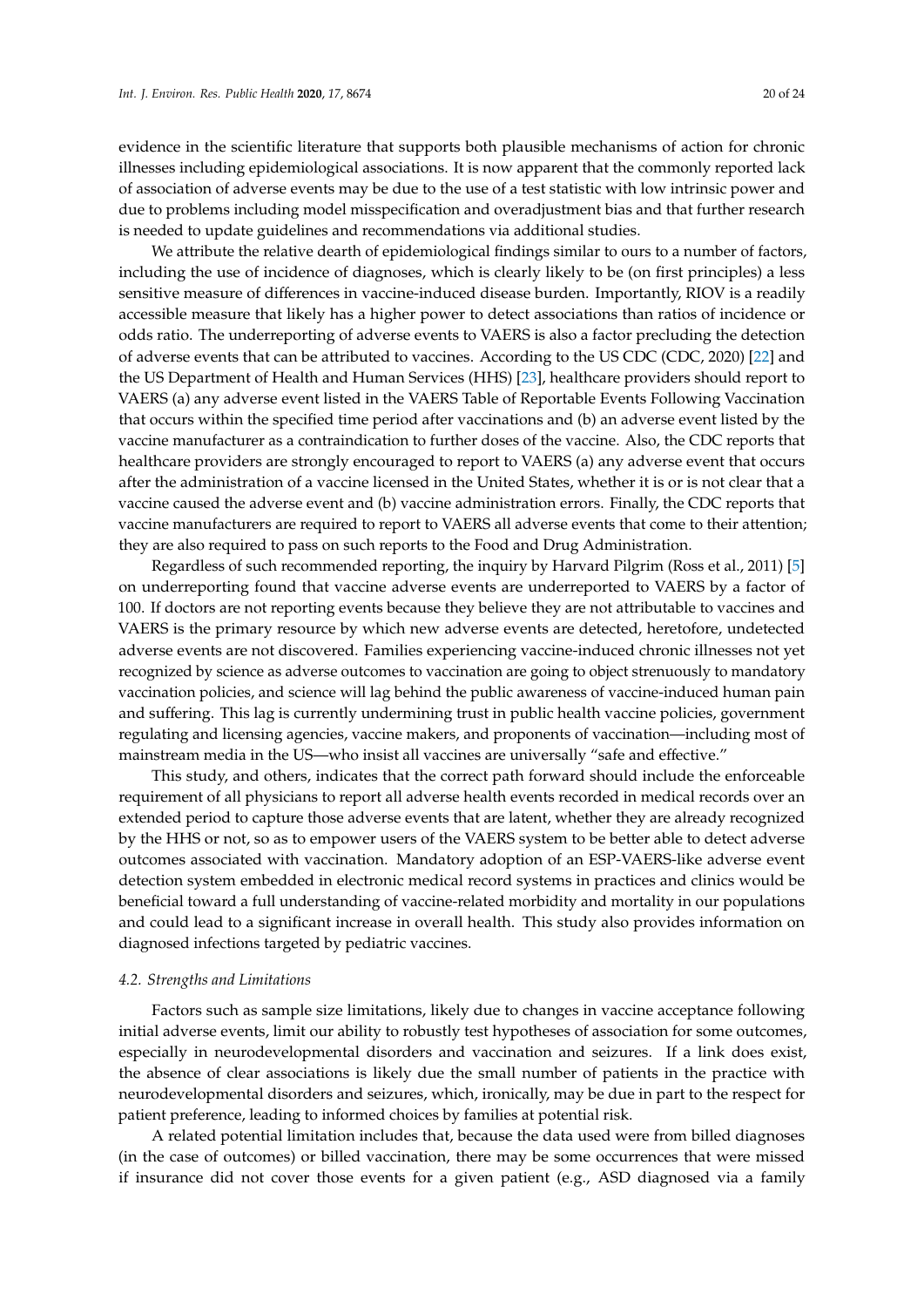counselor/psychologist/psychiatrist). Similarly, diagnoses of developmental delay outside of the office may have not made it into the medical record for some patients. However, given that part of our data representation of such diagnoses was a per-patient count of reports of such diagnoses, the effects of these possible sampling limitations is likely mostly restricted to neurodevelopmental delays, and such an effect is more likely in outcomes related to data for a limited number of diagnoses than on vaccination data.

A criticism of association studies that detect negative health effects of vaccines is that some unknown, unmeasured confounder, or set of confounders might offer an alternative explanation. An example is the concern that our results may be explicable by other, unmeasured, healthier lifestyle choices made by families who also do not vaccinate. This seems highly unlikely given the relationships between increased adverse outcomes and vaccine acceptance, and lifestyle choices do not seem to be plausible explanations for many of the outcomes we have measured, although exposures to environmental substances such as cigarette smoke and acetaminophen (paracetamol), and malnutrition, which are known to impact negatively the immune system and development, cannot be ruled out as additive or multiplicative risk factors to vaccine adverse reactions and to the examined outcomes. The positive control outcome "fever" (Figure [3\)](#page-4-0) points to a pattern expected following vaccination with no known or suspected relationship to lifestyle choices. However, if it were so, it would appear that our collective priority as a medical community should not be the pursuit of complete vaccination across the population but instead studies on what those other lifestyle choices might include and massive recommendations toward improving the lifestyle choices across the population.

Our study also has numerous strengths: the sample is fully representative of the practice population, and our design protocol had robust data provenance (parity checking) and rigorous data analysis. We avoided overadjustment bias and used a more powerful test to detect adverse events, demonstrated the robustness of the results to analysis assumptions, and have been careful to avoid overdrawn conclusions.

#### **5. Conclusions**

We could detect no widespread negative health effects in the unvaccinated other than the rare but significant vaccine-targeted diagnosis. We can conclude that the unvaccinated children in this practice are not, overall, less healthy than the vaccinated and that indeed the vaccinated children appear to be significantly less healthy than the unvaccinated.

We concur with Mawson et al., 2017 [\[9\]](#page-22-3), who reported: "Further research involving larger, independent samples is needed to verify and understand these unexpected findings in order to optimize the impact of vaccines on children's health."

We also concur with Hooker and Miller 2020 [\[14\]](#page-22-8), who wrote: "Further study is necessary to understand the full spectrum of health effects associated with childhood vaccination".

Other pediatric practices with variably vaccinating populations should be studied using a methodology similar to ours to attempt to refute or validate our findings and those of Mawson et al., 2017 [\[9\]](#page-22-3), Hooker and Miller 2020 [\[14\]](#page-22-8), and the numerous studies that have reported adverse health following vaccination. We are particularly interested in further study of the relationship between specific vaccines and combination of vaccines on specific outcomes as well as the relationship between the uptake of specific types of vaccines—inactivated, live virus, and aluminum-adjuvanted—with specific outcomes. Larger studies using electronic medical records from major medical institutions should be undertaken by research teams with no financial interest in the outcome of the studies (e.g., revenue from vaccination and from treatment of vaccine-related adverse outcomes).

Unintended and nonspecific consequences of vaccination, such as increased risk of chronic health conditions from vaccine exposures, must also be examined to determine if for any vaccine-targeted infection alternative methods of infection-avoidance or effective treatments that reduce disease sequela are available and preferable to vaccination in various circumstances, as has been reported by Cowling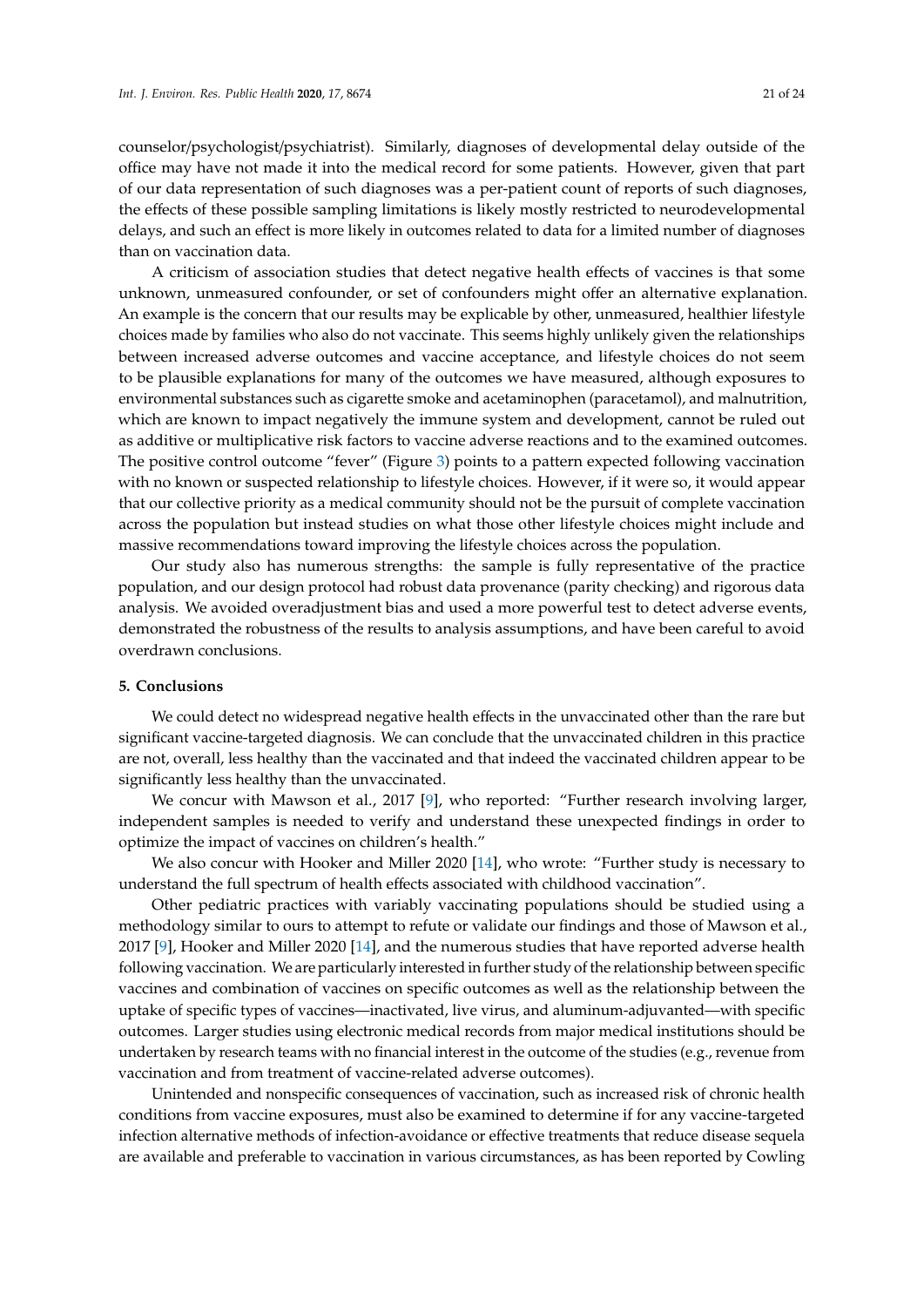et al., 2012 [\[24\]](#page-22-18) and by Wolff (Wolff, 2020) [\[25\]](#page-23-0). Our findings are consistent with the concern that

vaccination may increase respiratory virus infection risk, clearly a grave concern in the age of COVID-19. Our finding of a robust signal of anemia deserves follow up: aluminum is known to bind

to transferrin [\[26\]](#page-23-1) and, in so doing, may interfere with the proper deposition of iron in the bones of children. Iron deficiency can also contribute to febrile seizures, a known side effect of some vaccines. Our society should work to identify safer vaccine schedules and safer adjuvants [\[27](#page-23-2)[–35\]](#page-23-3) and to reduce autoimmunity risk by removing unsafe epitopes—peptide sequences from pathogens or human cell line remnants in vaccines that match human proteins in sequence or structure from any tissue [\[36\]](#page-23-4)—would seem expeditious, kind, and wise.

Future studies should now focus on the relative incidence of billed office visits, now that it has been shown to be a more sensitive and powerful measure of outcomes with a larger dynamic range than binary yes/no incidence of diagnoses.

**Supplementary Materials:** The following are available online at http://[www.mdpi.com](http://www.mdpi.com/1660-4601/17/22/8674/s1)/1660-4601/17/22/8674/s1: 'Table S1: ICD code mapping'; Table S2: 'LW and Thomas Supplemental S2 Gender Block Results 2.8.xlsx'; Table S3: 'LW and Thomas Supplemental S3 Age Blocks R2.9.xlsx'.

**Author Contributions:** P.T. directed the care of the patients in the study; P.T. conceived of the study concept; both J.L.-W. and P.T. designed the study; J.L.-W. designed the analysis strategy, and J.L.-W. conceived of and executed the data analysis including the power simulations and drafted the first manuscript; two anonymous honest brokers de-identified the data and provided a data parity check; all technical errors in the execution of analysis, if any, are the sole responsibility of J.L.-W. All authors have read and agreed to the published version of the manuscript.

**Funding:** This research was funded by donations from the public to The Institute for Pure and Applied Knowledge (IPAK; http://[ipaknowledge.org\)](http://ipaknowledge.org). None of the donors had any input into the scope or design of the study or the decision to publish. IPAK is a not-for-profit research organization.

**Acknowledgments:** We are indebted to the public for funding this study via donations to the Institute for Pure and Applied Knowledge. None of the donors had any influence on the scope or direction of the study. We are also deeply indebted to two anonymous honest brokers whose expertise in handling the deidentification and data parity checking made this study possible. Given negative social pressures and direct threats of undue consequences on individuals who participate in studies that cast any negative light on vaccines or the practice of vaccination, we respect their anonymity. We are also indebted to a spreadsheet checker for his time doubleand cross-checking our many data analysis spreadsheets for errors or inconsistencies. All errors in the design or execution of analysis are the responsibility of J.L.W. We are especially grateful to three anonymous reviewers for their time and expertise and especially to reviewer #1 for providing in-depth critical and useful review of this study.

**Conflicts of Interest:** J.L.W. has, in the past, been but is no longer a compensated expert witness in cases in the US National Vaccine Injury Compensation Program. P.T. receives income in the form of royalties from the sale of his book, and he receives income from the sale and administration of vaccines in his practice. P.T. is the owner of Integrative Pediatrics, the population for this study, and is the author of the book "The Vaccine-Friendly Plan: Dr. Paul's Safe and Effective Approach to Immunity and Health—from Pregnancy Through Your Child's Teen Years" by Balantine Books 2016.

#### **References**

- <span id="page-21-0"></span>1. Benn, C.S.; Fisker, A.B.; Rieckmann, A.; Sørup, S.; Aaby, P. Vaccinology: Time to change the paradigm? *Lancet Infect Dis.* **2020**, *20*, e274–e283. [\[CrossRef\]](http://dx.doi.org/10.1016/S1473-3099(19)30742-X)
- <span id="page-21-1"></span>2. Aaby, P.; Jensen, H.; Samb, B.; Cisse, B.; Sodemann, M.; Jakobsen, M.; Poulsen, A.; Rodrigues, A.; Lisse, I.M.; Simondon, F.; et al. Differences in female-male mortality after high-titre measles vaccine and association with subsequent vaccination with diphtheria-tetanus-pertussis and inactivated poliovirus: Reanalysis of West African studies. *Lancet* **2003**, *361*, 2183–2188. [\[CrossRef\]](http://dx.doi.org/10.1016/S0140-6736(03)13771-3)
- <span id="page-21-2"></span>3. CDC. Report an Adverse Event to VAERS. 2020. Available online: https://vaers.hhs.gov/[reportevent.html](https://vaers.hhs.gov/reportevent.html) (accessed on 15 August 2020).
- <span id="page-21-3"></span>4. Tan, T.Q.; Gerbie, M.V.; Flaherty, J.P. The Vaccine Handbook. Oxford University Press: New York, NY, USA, 2017.
- <span id="page-21-4"></span>5. Lazarus, R.; Klompas, M. Electronic Support for Public Health–Vaccine Adverse Event Reporting System (ESP:VAERS). Grant. Final Report, Grant ID: R18 HS 017045. 2010. Available online: https://[healthit.ahrq.gov](https://healthit.ahrq.gov/sites/default/files/docs/publication/r18hs017045-lazarus-final-report-2011.pdf)/ sites/default/files/docs/publication/[r18hs017045-lazarus-final-report-2011.pdf](https://healthit.ahrq.gov/sites/default/files/docs/publication/r18hs017045-lazarus-final-report-2011.pdf) (accessed on 16 August 2020).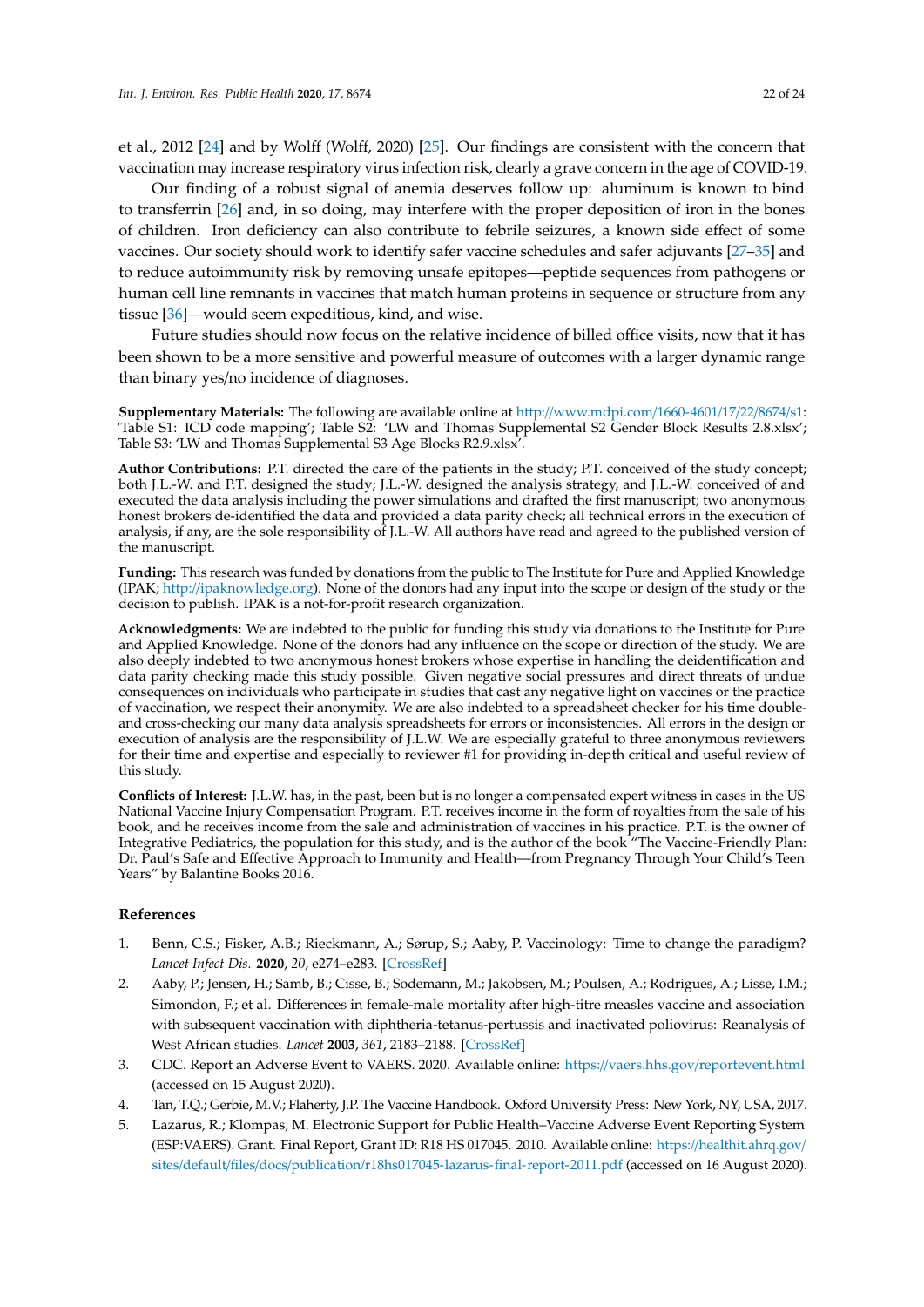- <span id="page-22-0"></span>6. Institutes of Medicine (National Academy of Sciences) Committee on the Assessment of Studies of Health Outcomes Related to the Recommended Childhood Immunization Schedule; Board on Population Health and Public Health Practice; Institute of Medicine. *The Childhood Immunization Schedule and Safety: Stakeholder Concerns, Scientific Evidence, and Future Studies.* National Academies Press (US): Washington, DC, USA, 27 March 2013.
- <span id="page-22-1"></span>7. CDC. White Paper on Studying the Safety of the Immunity Schedule: For the Vaccine Safety Datalink 2018. Available online: https://www.cdc.gov/vaccinesafety/pdf/[whitepapersafety\\_web.pdf](https://www.cdc.gov/vaccinesafety/pdf/whitepapersafety_web.pdf) (accessed on 14 August 2020).
- <span id="page-22-2"></span>8. Glanz, J.M.; Newcomer, S.R.; Jackson, M.L.; Omer, S.B.; Bednarczyk, R.A.; Shoup, J.A.; DeStefano, F.; Daley, M.F. White Paper on studying the safety of the childhood immunization schedule in the Vaccine Safety Datalink. *Vaccine* **2016**, *34*, A1–A29. [\[CrossRef\]](http://dx.doi.org/10.1016/j.vaccine.2015.10.082)
- <span id="page-22-3"></span>9. Mawson, A.R.; Ray, B.D.; Bhuiyan, A.R.; Jacob, B. Pilot comparative study on the health of vaccinated and unvaccinated 6- to 12- year old U.S. children. *J. Transl. Sci.* **2017**, *3*, 1–12. [\[CrossRef\]](http://dx.doi.org/10.15761/JTS.1000186)
- <span id="page-22-4"></span>10. Schmitz, R.; Poethko-Müller, C.; Reiter, S.; Schlaud, M. Vaccination status and health in children and adolescents: Findings of the German Health Interview and Examination Survey for Children and Adolescents (KiGGS). *Dtsch. Arztebl. Int.* **2011**, *108*, 99–104. [\[CrossRef\]](http://dx.doi.org/10.3238/arztebl.2011.0099)
- <span id="page-22-5"></span>11. Mogensen, S.W.; Andersen, A.; Rodrigues, A.; Benn, C.S.; Aaby, P. The Introduction of Diphtheria-Tetanus-Pertussis and Oral Polio Vaccine Among Young Infants in an Urban African Community: A Natural Experiment. *EBioMedicine* **2017**, *17*, 192–198. [\[CrossRef\]](http://dx.doi.org/10.1016/j.ebiom.2017.01.041) [\[PubMed\]](http://www.ncbi.nlm.nih.gov/pubmed/28188123)
- <span id="page-22-6"></span>12. McDonald, K.L.; Huq, S.I.; Lix, L.M.; Becker, A.B.; Kozyrskyj, A.L. Delay in diphtheria, pertussis, tetanus vaccination is associated with a reduced risk of childhood asthma. *J. Allergy Clin. Immunol.* **2008**, *121*, 626–631. [\[CrossRef\]](http://dx.doi.org/10.1016/j.jaci.2007.11.034) [\[PubMed\]](http://www.ncbi.nlm.nih.gov/pubmed/18207561)
- <span id="page-22-7"></span>13. Gallagher, C.; Goodman, M. Hepatitis B triple series vaccine and developmental disability in US children aged 1–9 years. *Tox. Environ. Chem.* **2008**, *5*, 997–1008. [\[CrossRef\]](http://dx.doi.org/10.1080/02772240701806501)
- <span id="page-22-8"></span>14. Hooker, B.S.; Miller, N.Z. Analysis of health outcomes in vaccinated and unvaccinated children: Developmental delays, asthma, ear infections and gastrointestinal disorders. *SAGE Open Med.* **2020**, *8*, 1–11. [\[CrossRef\]](http://dx.doi.org/10.1177/2050312120925344) [\[PubMed\]](http://www.ncbi.nlm.nih.gov/pubmed/32537156)
- <span id="page-22-9"></span>15. McFarland, G.; LaJoie, E.; Lyons-Weiler, J. Acute exposure and chronic retention of aluminum in three vaccine schedules and effects of genetic and environmental variation. *J. Trace. Elem. Med. Biol.* **2020**, *58*, 126444. [\[CrossRef\]](http://dx.doi.org/10.1016/j.jtemb.2019.126444)
- <span id="page-22-10"></span>16. Vaccine Safety Commission. 2020. Available online: https://[vaccinesafetycommission.org](https://vaccinesafetycommission.org) (accessed on 24 August 2020).
- <span id="page-22-11"></span>17. Hurwitz, E.L.; Morgenstern, H. Effects of diptheria-tetanus-pertussis or tetanus vaccine on allergies and allergy-related respiratory symptoms among children and adolescents in the United States. *J. Manip. Physiol. Therap.* **2000**, *23*, 81–90. [\[CrossRef\]](http://dx.doi.org/10.1016/S0161-4754(00)90072-1)
- <span id="page-22-12"></span>18. Glanz, J.M.; Wagner, N.M.; Narwaney, K.J.; Shoup, J.A.; McClure, D.L.; McCormick, E.V.; Daley, M.F. A mixed methods study of parental vaccine decision making and parent-provider trust. *Acad. Pediatr.* **2013**, *13*, 481–488. [\[CrossRef\]](http://dx.doi.org/10.1016/j.acap.2013.05.030) [\[PubMed\]](http://www.ncbi.nlm.nih.gov/pubmed/24011751)
- <span id="page-22-13"></span>19. Vansteelandt, S.; Bekaert, M.; Claeskens, G. On Model Selection and Model Misspecification in Causal Inference. *SSRN Electron. J.* **2010**, *21*, 7–30. [\[CrossRef\]](http://dx.doi.org/10.2139/ssrn.1713126)
- <span id="page-22-14"></span>20. Schisterman, E.F.; Cole, S.R.; Platt, R.W. Overadjustment Bias and Unnecessary Adjustment in Epidemiologic Studies. *Epidemiology* **2009**, *20*, 488–495. [\[CrossRef\]](http://dx.doi.org/10.1097/EDE.0b013e3181a819a1)
- <span id="page-22-15"></span>21. George, B.J.; Beasley, T.M.; Brown, A.W.; Dawson, J.; Dimova, R.; Divers, J.; Goldsby, T.U.; Heo, M.; Kaiser, K.A.; Keith, S.W.; et al. Common scientific and statistical errors in obesity research. *Obesity* **2016**, *24*, 781–790. [\[CrossRef\]](http://dx.doi.org/10.1002/oby.21449)
- <span id="page-22-16"></span>22. CDC. Reporting Adverse Events. Available online: https://[www.cdc.gov](https://www.cdc.gov/vaccinesafety/hcproviders/reportingadverseevents.html)/vaccinesafety/hcproviders/ [reportingadverseevents.html](https://www.cdc.gov/vaccinesafety/hcproviders/reportingadverseevents.html) (accessed on 24 August 2020).
- <span id="page-22-17"></span>23. US Department of Health and Human Services. Vaccine Adverse Event Reporting System: Report an Adverse Event to VAERS. 2020. Available online: https://vaers.hhs.gov/[reportevent.html](https://vaers.hhs.gov/reportevent.html) (accessed on 1 March 2020).
- <span id="page-22-18"></span>24. Cowling, B.J.; Fang, V.J.; Nishiura, H.; Chan, K.-H.; Ng, S.; Ip, D.K.M.; Chiu, S.S.; Leung, G.M.; Peiris, J.S.M. Increased risk of noninfluenza respiratory virus infections associated with receipt of inactivated influenza vaccine. *Clin. Infect. Dis.* **2012**, *54*, 1778–1783. [\[CrossRef\]](http://dx.doi.org/10.1093/cid/cis307)